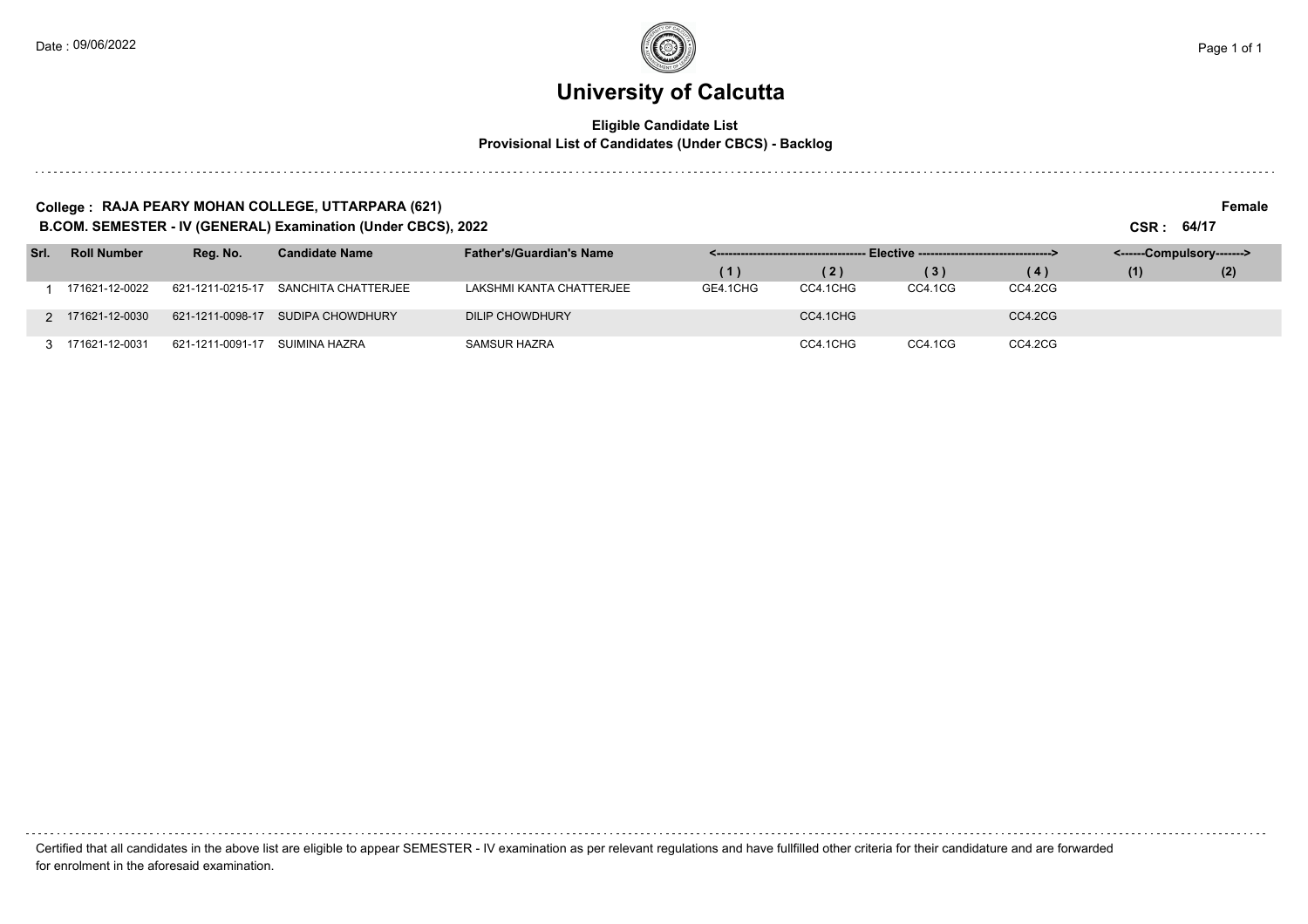### **University of Calcutta**

#### **Eligible Candidate List Provisional List of Candidates (Under CBCS) - Backlog**

#### **College : RAJA PEARY MOHAN COLLEGE, UTTARPARA (621) Male**

**B.COM. SEMESTER - IV (GENERAL) Examination (Under CBCS), 2022 CSR : 64/17**

| Srl. | <b>Roll Number</b> | Reg. No.                      | <b>Candidate Name</b>             | <b>Father's/Guardian's Name</b> |          |          |         |         | <------Compulsory-------> |     |
|------|--------------------|-------------------------------|-----------------------------------|---------------------------------|----------|----------|---------|---------|---------------------------|-----|
|      |                    |                               |                                   |                                 | (1)      | (2)      | (3)     | (4)     | (1)                       | (2) |
|      | 1 171621-22-0010   | 621-1112-0033-17              | AKASH PARSHI                      | MAHADEB PARSHI                  |          | CC4.1CHG | CC4.1CG | CC4.2CG |                           |     |
|      | 2 171621-22-0016   | 621-1111-0142-17 AMIT NASKAR  |                                   | <b>GAUTAM NASKAR</b>            |          | CC4.1CHG |         | CC4.2CG |                           |     |
|      | 3 171621-22-0022   | 621-1111-0010-17 ARGHYA BOSE  |                                   | RASHBEHARI BOSE                 | GE4.1CHG |          |         | CC4.2CG |                           |     |
|      | 4 171621-22-0026   |                               | 621-1111-1313-17 ARUP CHAKRABORTY | <b>BISHANATH CHAKRABORTY</b>    | GE4.1CHG | CC4.1CHG | CC4.1CG | CC4.2CG |                           |     |
|      | 5 171621-22-0039   | 621-1111-0068-17              | <b>BIPLOB DEY</b>                 | ANJAN DEY                       |          |          | CC4.1CG | CC4.2CG |                           |     |
|      | 6 171621-22-0042   | 621-1112-1298-17              | <b>BISWAJIT BISWAS</b>            | <b>ASHOKE BISWAS</b>            | GE4.1CHG | CC4.1CHG | CC4.1CG | CC4.2CG |                           |     |
|      | 7 171621-22-0050   | 621-1111-0174-17              | DHIMAN GHOSH                      | UTPAL KUMAR GHOSH               | GE4.1CHG | CC4.1CHG |         | CC4.2CG |                           |     |
|      | 8 171621-22-0058   |                               | 621-1111-0225-17 JYOTIRMOY KOLEY  | <b>SUSHIL KOLEY</b>             | GE4.1CHG |          | CC4.1CG | CC4.2CG |                           |     |
|      | 9 171621-22-0063   | 621-1112-0076-17              | KUSAL DAS                         | <b>DILIP KUMAR DAS</b>          |          |          | CC4.1CG | CC4.2CG |                           |     |
|      | 10 171621-22-0078  | 621-1111-0227-17 PREM MOLLA   |                                   | <b>HIDER ALI MOLLA</b>          |          |          | CC4.1CG | CC4.2CG |                           |     |
|      | 11 171621-22-0083  | 621-1111-0248-17              | <b>PRITHIBI GHOSH</b>             | <b>BISWAJIT GHOSH</b>           | GE4.1CHG | CC4.1CHG | CC4.1CG | CC4.2CG |                           |     |
|      | 12 171621-22-0091  | 621-1112-1296-17 RAJESH RAJAK |                                   | <b>JADU RAJAK</b>               | GE4.1CHG |          | CC4.1CG | CC4.2CG |                           |     |
|      | 13 171621-22-0114  | 621-1111-0062-17 SANJU MANNA  |                                   | <b>DURANTA MANNA</b>            | GE4.1CHG |          |         |         |                           |     |
|      | 14 171621-22-0176  | 621-1111-0163-17 TANMOY ADAK  |                                   | <b>UTTAM ADAK</b>               |          | CC4.1CHG |         |         |                           |     |

Certified that all candidates in the above list are eligible to appear SEMESTER - IV examination as per relevant regulations and have fullfilled other criteria for their candidature and are forwarded for enrolment in the aforesaid examination.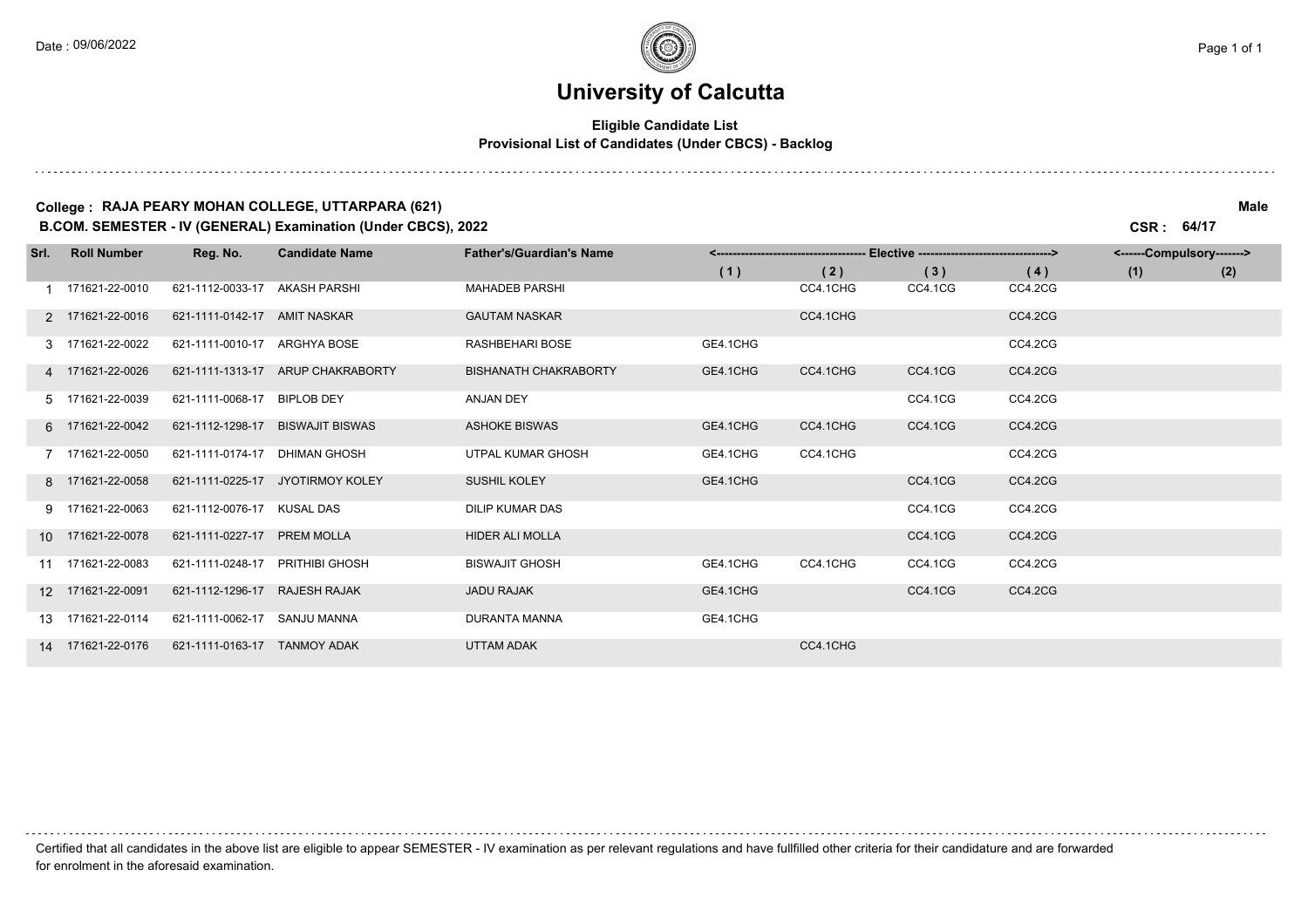### **University of Calcutta**

### **Eligible Candidate List**

#### **Provisional List of Candidates (Under CBCS) - Backlog**

|      |                    |                               | College : RAJA PEARY MOHAN COLLEGE, UTTARPARA (621)           |                                 |     |     |         |     |                           | Male |
|------|--------------------|-------------------------------|---------------------------------------------------------------|---------------------------------|-----|-----|---------|-----|---------------------------|------|
|      |                    |                               | B.COM. SEMESTER - IV (HONOURS) Examination (Under CBCS), 2022 |                                 |     |     |         |     | CSR: 64/17                |      |
| Srl. | <b>Roll Number</b> | Rea. No.                      | <b>Candidate Name</b>                                         | <b>Father's/Guardian's Name</b> |     |     |         |     | <------Compulsory-------> |      |
|      |                    |                               |                                                               |                                 | (1) | (2) | (3)     | (4) | (1)                       | (2)  |
|      | 171621-21-0039     | 621-1111-0220-17 SUBHAM DUTTA |                                                               | RUPAM DUTTA                     |     |     | CC4.1CH |     |                           |      |

Certified that all candidates in the above list are eligible to appear SEMESTER - IV examination as per relevant regulations and have fullfilled other criteria for their candidature and are forwarded for enrolment in the aforesaid examination.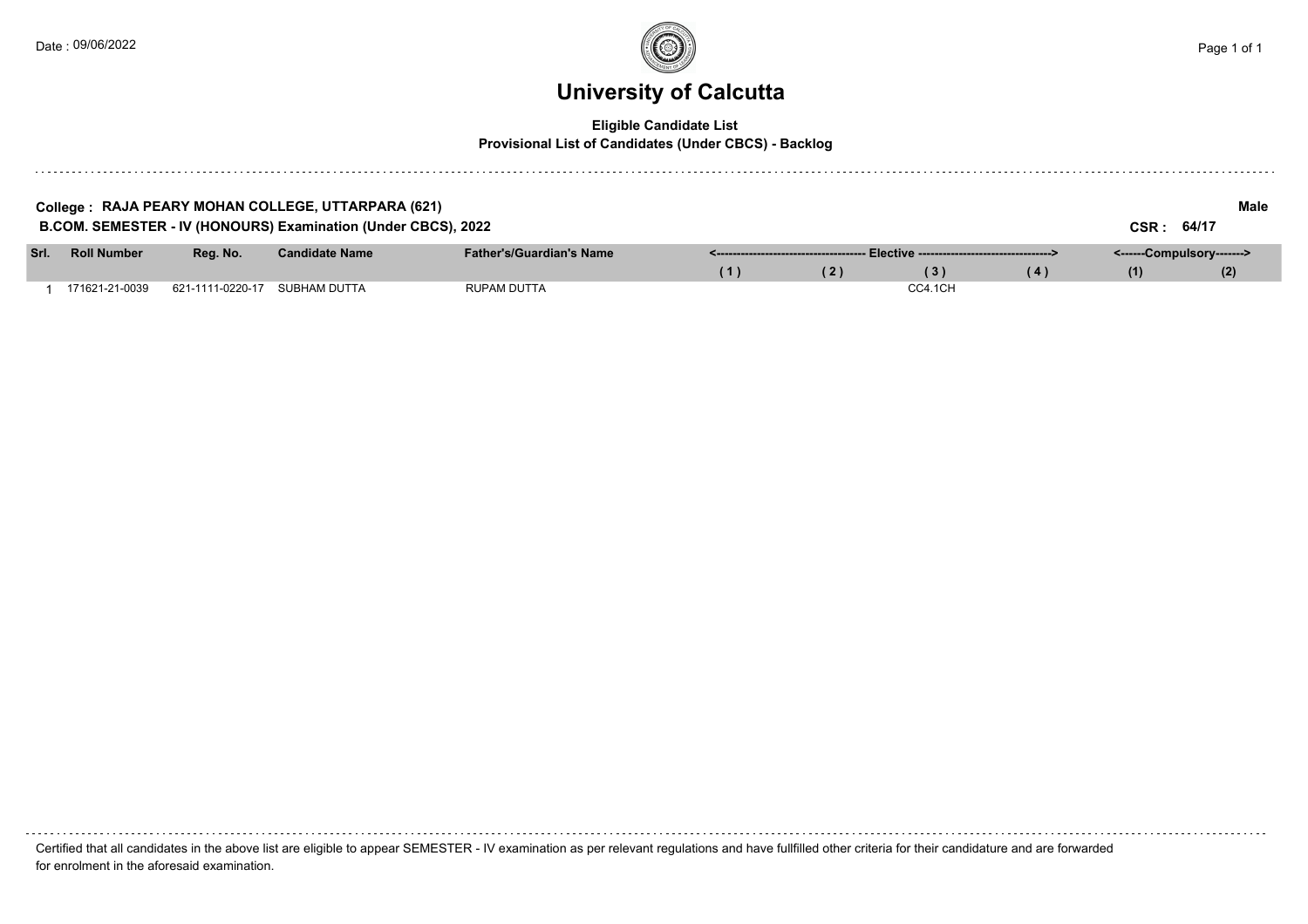# **University of Calcutta**

### **Eligible Candidate List Provisional List of Candidates (Under CBCS) - Regular**

### **College : RAJA PEARY MOHAN COLLEGE, UTTARPARA (621) Female**

**B.COM. SEMESTER - IV (GENERAL) Examination (Under CBCS), 2022 CSR : 10/18**

| Srl. | <b>Roll Number</b> | Reg. No.         | <b>Candidate Name</b> | <b>Father's/Guardian's Name</b> |          | <-------------------- Elective ------------------> |         |         | <------Compulsory-------> |     |
|------|--------------------|------------------|-----------------------|---------------------------------|----------|----------------------------------------------------|---------|---------|---------------------------|-----|
|      |                    |                  |                       |                                 | (1)      | (2)                                                | (3)     | (4)     | (1)                       | (2) |
|      | 1 181621-12-0005   | 621-1211-0202-18 | <b>ARPITA GHOSH</b>   | <b>TAPAN GHOSH</b>              | GE4.1CHG | CC4.1CHG                                           | CC4.1CG | CC4.2CG |                           |     |
|      | 2 181621-12-0037   | 621-1211-0191-18 | <b>SANCHALI DAS</b>   | <b>SANAT DAS</b>                | GE4.1CHG | CC4.1CHG                                           | CC4.1CG | CC4.2CG |                           |     |
|      | 3 181621-12-0052   | 621-1214-0188-18 | <b>TANUSREE GHOSH</b> | <b>TANUJ GHOSH</b>              | GE4.1CHG | CC4.1CHG                                           | CC4.1CG | CC4.2CG |                           |     |
|      | 4 191621-12-0011   | 621-1212-1264-19 | <b>MOHINI MONDAL</b>  | <b>SUKLA MONDAL</b>             | GE4.1CHG | CC4.1CHG                                           | CC4.1CG | CC4.2CG |                           |     |
|      | 5 191621-12-0031   | 621-1211-1357-19 | SHREYA KARMAKAR       | <b>BIMAL KUMAR KARMAKAR</b>     | GE4.1CHG | CC4.1CHG                                           | CC4.1CG | CC4.2CG |                           |     |
|      | 6 191621-12-0047   | 621-1211-1358-19 | <b>UPASANA SARKAR</b> | <b>ASHOK SARKAR</b>             | GE4.1CHG | CC4.1CHG                                           | CC4.1CG | CC4.2CG |                           |     |
|      | 7 201621-12-0001   | 621-1211-0613-20 | <b>ANKITA PAN</b>     | <b>DILIP PAN</b>                | GE4.1CHG | CC4.1CHG                                           | CC4.1CG | CC4.2CG |                           |     |
|      | 8 201621-12-0002   | 621-1211-0616-20 | <b>SAHELI DAS</b>     | <b>TAPAN DAS</b>                | GE4.1CHG | CC4.1CHG                                           | CC4.1CG | CC4.2CG |                           |     |
|      | 9 201621-12-0003   | 621-1211-0617-20 | <b>PRITI GHOSH</b>    | <b>SANAT GHOSH</b>              | GE4.1CHG | CC4.1CHG                                           | CC4.1CG | CC4.2CG |                           |     |
|      | 10 201621-12-0004  | 621-1211-0618-20 | SAYANTIKA MONDAL      | <b>KAMAL KUMAR MONDAL</b>       | GE4.1CHG | CC4.1CHG                                           | CC4.1CG | CC4.2CG |                           |     |
|      | 11 201621-12-0005  | 621-1211-0640-20 | PRIYA DAS             | <b>BUBAI DAS</b>                | GE4.1CHG | CC4.1CHG                                           | CC4.1CG | CC4.2CG |                           |     |
|      | 12 201621-12-0006  | 621-1211-0654-20 | RIKTA CHAKRABORTY     | <b>JADAV CHAKRABORY</b>         | GE4.1CHG | CC4.1CHG                                           | CC4.1CG | CC4.2CG |                           |     |
|      | 13 201621-12-0007  | 621-1211-0655-20 | <b>MOUMILI SETH</b>   | <b>RAM SANKAR SETH</b>          | GE4.1CHG | CC4.1CHG                                           | CC4.1CG | CC4.2CG |                           |     |
|      | 14 201621-12-0008  | 621-1211-0658-20 | <b>RINI GOSWAMI</b>   | SHIBNATH GOSWAMI                | GE4.1CHG | CC4.1CHG                                           | CC4.1CG | CC4.2CG |                           |     |
|      | 15 201621-12-0009  | 621-1211-0659-20 | AYENTIKA DAS          | <b>KINKAR DAS</b>               | GE4.1CHG | CC4.1CHG                                           | CC4.1CG | CC4.2CG |                           |     |
|      | 16 201621-12-0010  | 621-1211-0662-20 | <b>RANU PAN</b>       | LAKSHMIKANTA PAN                | GE4.1CHG | CC4.1CHG                                           | CC4.1CG | CC4.2CG |                           |     |
|      | 17 201621-12-0011  | 621-1211-0671-20 | <b>SUCHARITA DAS</b>  | SRIBAS CHANDRA DAS              | GE4.1CHG | CC4.1CHG                                           | CC4.1CG | CC4.2CG |                           |     |
|      | 18 201621-12-0012  | 621-1211-0674-20 | PURNASHREE CHAUDHURI  | SARBARANJAN CHAUDHURI           | GE4.1CHG | CC4.1CHG                                           | CC4.1CG | CC4.2CG |                           |     |
|      | 19 201621-12-0014  | 621-1211-0680-20 | PAYAL KARMAKAR        | NANIGOPAL KARMAKAR              | GE4.1CHG | CC4.1CHG                                           | CC4.1CG | CC4.2CG |                           |     |
|      | 20 201621-12-0015  | 621-1211-0690-20 | NIKITA BHAKAT         | SOMNATH BHAKAT                  | GE4.1CHG | CC4.1CHG                                           | CC4.1CG | CC4.2CG |                           |     |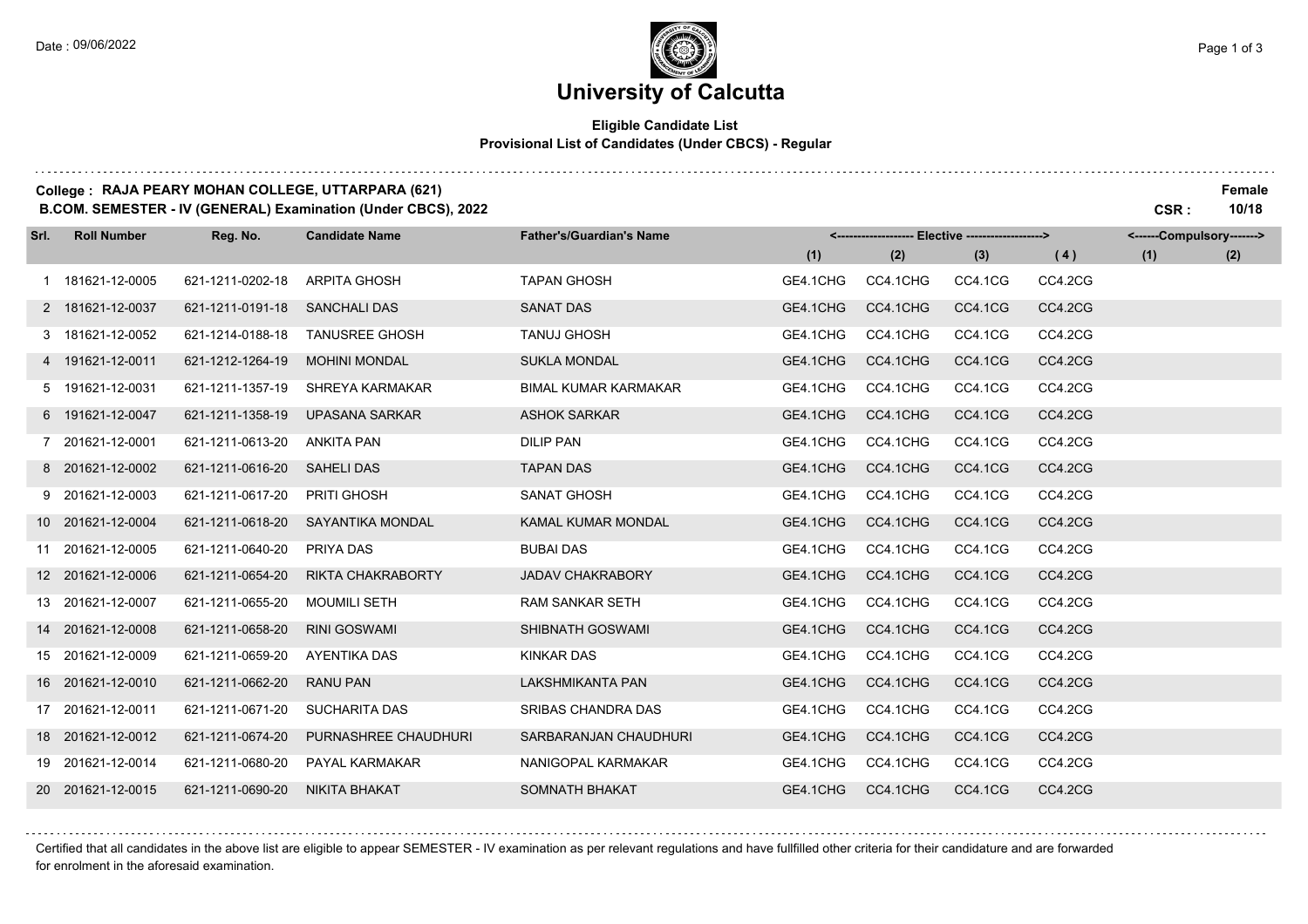# **University of Calcutta**

#### **Eligible Candidate List Provisional List of Candidates (Under CBCS) - Regular**

### **College : RAJA PEARY MOHAN COLLEGE, UTTARPARA (621) Female**

**B.COM. SEMESTER - IV (GENERAL) Examination (Under CBCS), 2022 CSR : 10/18**

| Srl. | <b>Roll Number</b> | Reg. No.         | <b>Candidate Name</b>    | <b>Father's/Guardian's Name</b> |          | <------------------- Elective ------------------> |         |         | <------Compulsory-------> |     |
|------|--------------------|------------------|--------------------------|---------------------------------|----------|---------------------------------------------------|---------|---------|---------------------------|-----|
|      |                    |                  |                          |                                 | (1)      | (2)                                               | (3)     | (4)     | (1)                       | (2) |
|      | 21 201621-12-0016  | 621-1211-0693-20 | <b>ARPITA DEO</b>        | <b>DULAL DEO</b>                | GE4.1CHG | CC4.1CHG                                          | CC4.1CG | CC4.2CG |                           |     |
|      | 22 201621-12-0017  | 621-1211-0695-20 | PAPIA MONDAL             | <b>GOPAL MONDAL</b>             | GE4.1CHG | CC4.1CHG                                          | CC4.1CG | CC4.2CG |                           |     |
|      | 23 201621-12-0018  | 621-1211-0700-20 | <b>NIVEDITA BARMAN</b>   | NAGENDRA BARMAN                 | GE4.1CHG | CC4.1CHG                                          | CC4.1CG | CC4.2CG |                           |     |
|      | 24 201621-12-0019  | 621-1211-0701-20 | PUSPITA SAHANA           | <b>SUKUMAR SAHANA</b>           | GE4.1CHG | CC4.1CHG                                          | CC4.1CG | CC4.2CG |                           |     |
|      | 25 201621-12-0020  | 621-1211-0709-20 | SUCHISMITA SEN KARMAKAR  | AMALENDU SEN KARMAKAR           | GE4.1CHG | CC4.1CHG                                          | CC4.1CG | CC4.2CG |                           |     |
|      | 26 201621-12-0021  | 621-1211-0710-20 | SANNIGDHYA SHARMA        | <b>SANJAY SHARMA</b>            | GE4.1CHG | CC4.1CHG                                          | CC4.1CG | CC4.2CG |                           |     |
|      | 27 201621-12-0023  | 621-1211-0713-20 | PRIYANKA SINGH           | <b>ASHOK KR SINGH</b>           | GE4.1CHG | CC4.1CHG                                          | CC4.1CG | CC4.2CG |                           |     |
|      | 28 201621-12-0024  | 621-1211-0716-20 | <b>SOUMALI GUHA</b>      | SOUMENDU GUHA                   | GE4.1CHG | CC4.1CHG                                          | CC4.1CG | CC4.2CG |                           |     |
|      | 29 201621-12-0025  | 621-1211-0717-20 | <b>SOUMI DAS</b>         | <b>ANIL DAS</b>                 | GE4.1CHG | CC4.1CHG                                          | CC4.1CG | CC4.2CG |                           |     |
|      | 30 201621-12-0026  | 621-1211-0720-20 | <b>SOUMI CHAKRABORTY</b> | <b>HIRONMOY CHAKRABORTY</b>     | GE4.1CHG | CC4.1CHG                                          | CC4.1CG | CC4.2CG |                           |     |
|      | 31 201621-12-0028  | 621-1211-0738-20 | SNIGDHA GOSWAMI          | <b>BISHNU PADA GOSWAMI</b>      | GE4.1CHG | CC4.1CHG                                          | CC4.1CG | CC4.2CG |                           |     |
|      | 32 201621-12-0029  | 621-1211-0745-20 | <b>NABANITA ROY</b>      | <b>BISWARANJAN ROY</b>          | GE4.1CHG | CC4.1CHG                                          | CC4.1CG | CC4.2CG |                           |     |
|      | 33 201621-12-0030  | 621-1211-0746-20 | PAYEL DAS                | <b>PRABIR DAS</b>               | GE4.1CHG | CC4.1CHG                                          | CC4.1CG | CC4.2CG |                           |     |
|      | 34 201621-12-0031  | 621-1211-0749-20 | <b>NANDINI DAS</b>       | <b>NANDA DAS</b>                | GE4.1CHG | CC4.1CHG                                          | CC4.1CG | CC4.2CG |                           |     |
|      | 35 201621-12-0032  | 621-1211-0750-20 | <b>SHANTI KAMTI</b>      | AMAR KUMAR KAMTI                | GE4.1CHG | CC4.1CHG                                          | CC4.1CG | CC4.2CG |                           |     |
|      | 36 201621-12-0034  | 621-1211-0753-20 | PRATYASA DEBNATH         | PRABIR DEBNATH                  | GE4.1CHG | CC4.1CHG                                          | CC4.1CG | CC4.2CG |                           |     |
|      | 37 201621-12-0035  | 621-1211-0764-20 | <b>SHILPA SONKAR</b>     | <b>SANJAY SONKAR</b>            | GE4.1CHG | CC4.1CHG                                          | CC4.1CG | CC4.2CG |                           |     |
|      | 38 201621-12-0036  | 621-1211-0765-20 | <b>ANKITA KHARWAR</b>    | <b>SHAILENDRA KHARWAR</b>       | GE4.1CHG | CC4.1CHG                                          | CC4.1CG | CC4.2CG |                           |     |
|      | 39 201621-12-0037  | 621-1211-0773-20 | ABANTIKA CHAKRABORTY     | ARINDAM CHAKRABORTY             | GE4.1CHG | CC4.1CHG                                          | CC4.1CG | CC4.2CG |                           |     |
|      | 40 201621-12-0038  | 621-1211-0774-20 | <b>SIMRAN SHAW</b>       | <b>SURESH SHAW</b>              | GE4.1CHG | CC4.1CHG                                          | CC4.1CG | CC4.2CG |                           |     |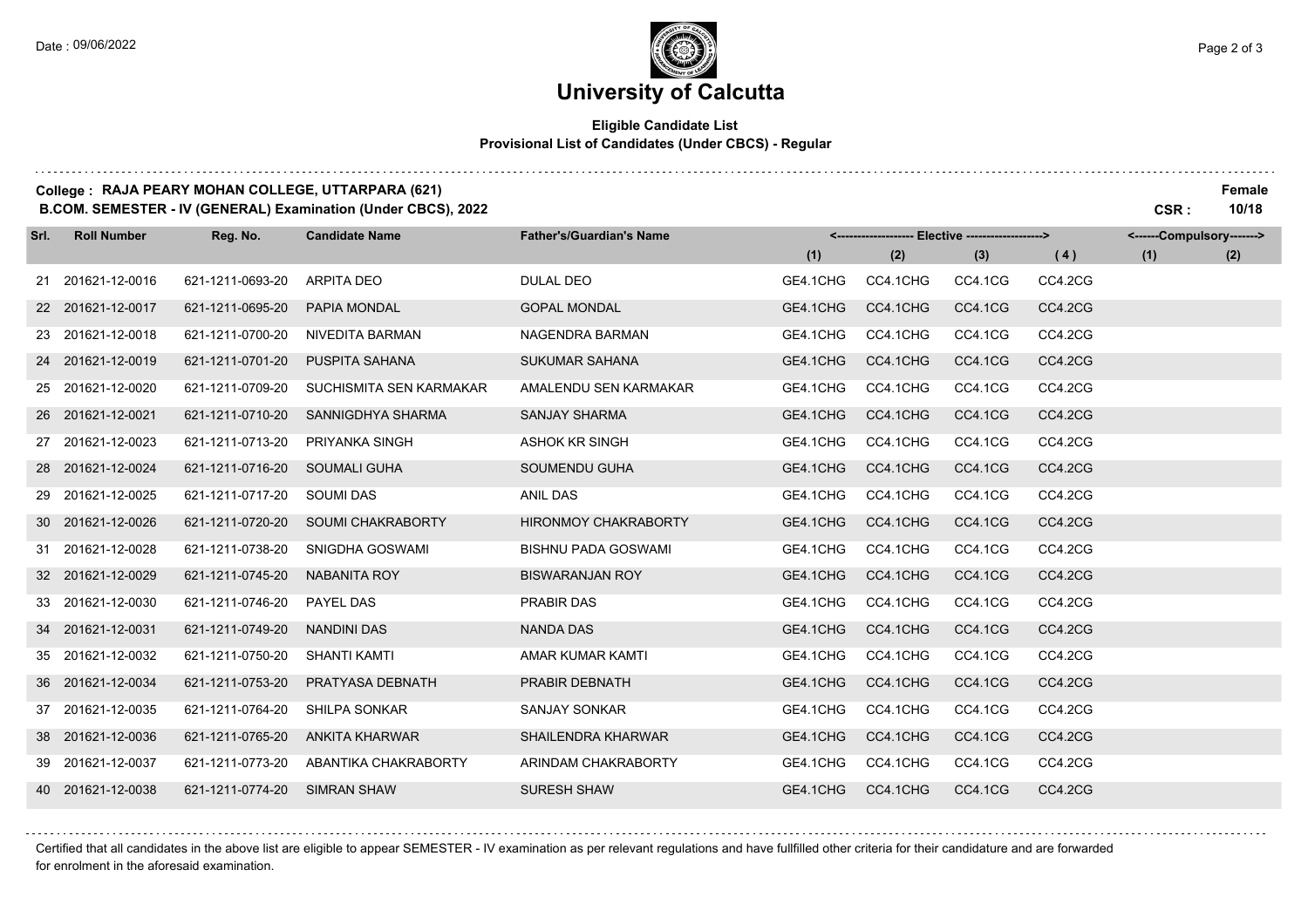# **University of Calcutta**

### **Eligible Candidate List Provisional List of Candidates (Under CBCS) - Regular**

|      |                    |                  | College: RAJA PEARY MOHAN COLLEGE, UTTARPARA (621)<br>B.COM. SEMESTER - IV (GENERAL) Examination (Under CBCS), 2022 |                                 |          |          |                                 |         | CSR:                      | Female<br>10/18 |
|------|--------------------|------------------|---------------------------------------------------------------------------------------------------------------------|---------------------------------|----------|----------|---------------------------------|---------|---------------------------|-----------------|
| Srl. | <b>Roll Number</b> | Reg. No.         | <b>Candidate Name</b>                                                                                               | <b>Father's/Guardian's Name</b> |          |          | - Elective -------------------> |         | <------Compulsory-------> |                 |
|      |                    |                  |                                                                                                                     |                                 | (1)      | (2)      | (3)                             | (4)     | (1)                       | (2)             |
|      | 41 201621-12-0039  | 621-1211-0776-20 | LIPIKA MUKHERJEE                                                                                                    | <b>PRADIP MUKHERJEE</b>         | GE4.1CHG | CC4.1CHG | CC4.1CG                         | CC4.2CG |                           |                 |
|      | 42 201621-12-0040  | 621-1211-0777-20 | PAYEL NANDI                                                                                                         | <b>MANAB NANDI</b>              | GE4.1CHG | CC4.1CHG | CC4.1CG                         | CC4.2CG |                           |                 |
|      | 43 201621-12-0042  | 621-1212-0643-20 | <b>ADITI RAY</b>                                                                                                    | AJAY KUMAR RAY                  | GE4.1CHG | CC4.1CHG | CC4.1CG                         | CC4.2CG |                           |                 |
|      | 44 201621-12-0043  | 621-1214-0619-20 | SANGITA KARMAKAR                                                                                                    | <b>BIBHUTI KARMAKAR</b>         | GE4.1CHG | CC4.1CHG | CC4.1CG                         | CC4.2CG |                           |                 |
|      | 45 201621-12-0045  | 621-1214-0677-20 | RIMA GHOSH                                                                                                          | <b>TULSI GHOSH</b>              | GE4.1CHG | CC4.1CHG | CC4.1CG                         | CC4.2CG |                           |                 |

Certified that all candidates in the above list are eligible to appear SEMESTER - IV examination as per relevant regulations and have fullfilled other criteria for their candidature and are forwarded for enrolment in the aforesaid examination.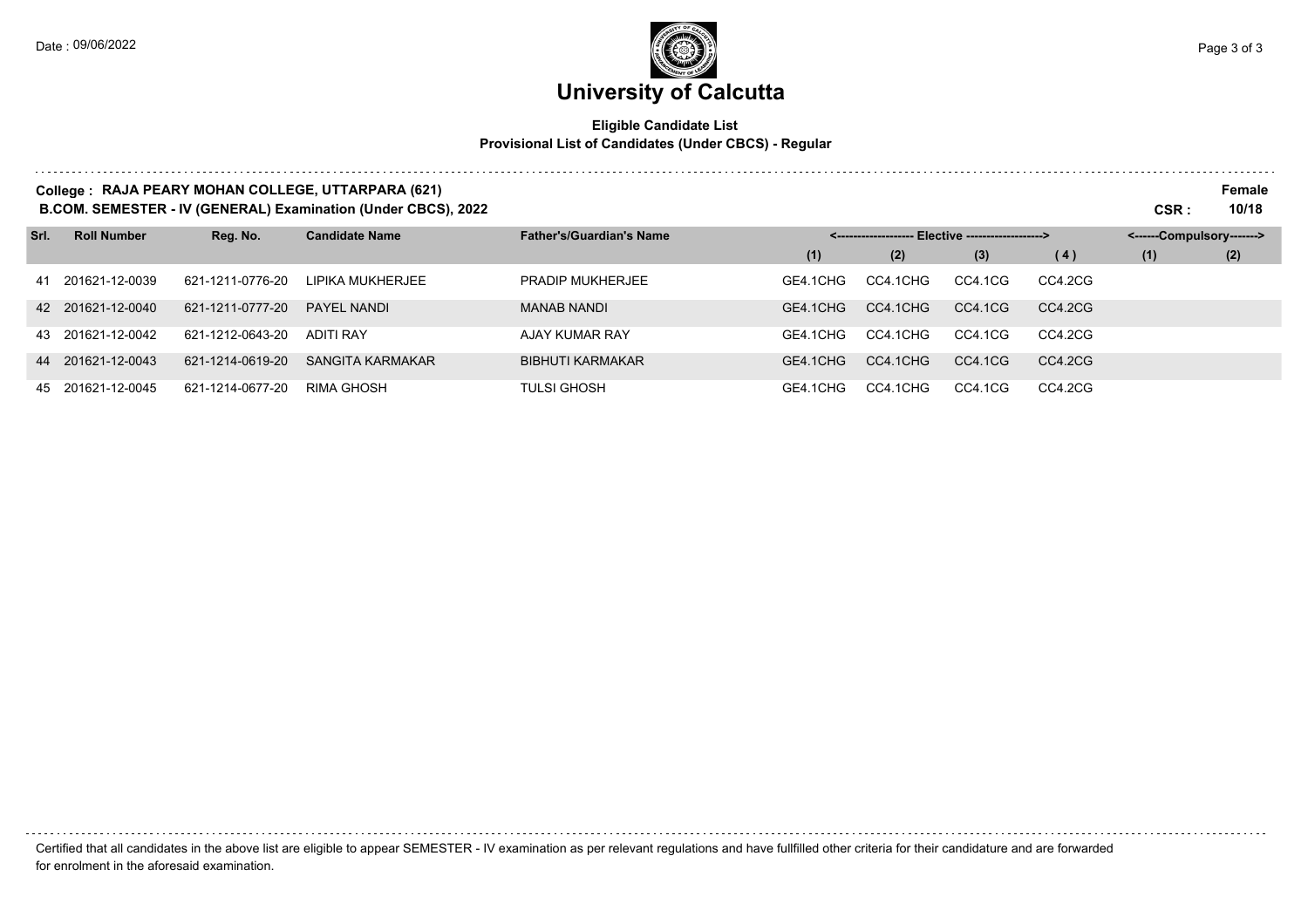# **University of Calcutta**

### **Eligible Candidate List Provisional List of Candidates (Under CBCS) - Regular**

### **College : RAJA PEARY MOHAN COLLEGE, UTTARPARA (621) Male**

**B.COM. SEMESTER - IV (GENERAL) Examination (Under CBCS), 2022 CSR : 10/18**

| Srl. | <b>Roll Number</b> | Reg. No.         | <b>Candidate Name</b>   | <b>Father's/Guardian's Name</b> |          | <-------------------- Elective ------------------> |         |         | <------Compulsory-------> |     |
|------|--------------------|------------------|-------------------------|---------------------------------|----------|----------------------------------------------------|---------|---------|---------------------------|-----|
|      |                    |                  |                         |                                 | (1)      | (2)                                                | (3)     | (4)     | (1)                       | (2) |
|      | 1 181621-22-0027   | 621-1111-0169-18 | <b>ARIJIT ADITYA</b>    | <b>TAPAS KUMAR ADITYA</b>       | GE4.1CHG | CC4.1CHG                                           | CC4.1CG | CC4.2CG |                           |     |
|      | 2 181621-22-0086   | 621-1112-0055-18 | MANABENDRANATH NASKAR   | <b>MANOJ KUMAR NASKAR</b>       | GE4.1CHG | CC4.1CHG                                           | CC4.1CG | CC4.2CG |                           |     |
|      | 3 181621-22-0134   | 621-1114-0080-18 | SAMIR PENTHA BEHERA     | <b>BASANTA PENTHA BEHERA</b>    | GE4.1CHG | CC4.1CHG                                           | CC4.1CG | CC4.2CG |                           |     |
|      | 4 181621-22-0170   | 621-1111-0150-18 | SOUVIK BANDURI          | <b>PARESH BANDURI</b>           | GE4.1CHG | CC4.1CHG                                           | CC4.1CG | CC4.2CG |                           |     |
|      | 5 181621-22-0174   | 621-1112-0198-18 | SUBHAJIT DAS            | SADHAN KUMAR DAS                | GE4.1CHG | CC4.1CHG                                           | CC4.1CG | CC4.2CG |                           |     |
|      | 6 181621-22-0184   | 621-1112-0102-18 | <b>SUBRATA ROY</b>      | <b>SUBHAS ROY</b>               | GE4.1CHG | CC4.1CHG                                           | CC4.1CG | CC4.2CG |                           |     |
|      | 7 181621-22-0212   | 621-1111-0134-18 | <b>VISHAL PRAMANIK</b>  | <b>BIMAL PRAMANIK</b>           | GE4.1CHG | CC4.1CHG                                           | CC4.1CG | CC4.2CG |                           |     |
|      | 8 191621-22-0022   | 621-1111-1344-19 | <b>BAPPADITYA MITRA</b> | <b>ALOKE MITRA</b>              | GE4.1CHG | CC4.1CHG                                           | CC4.1CG | CC4.2CG |                           |     |
|      | 9 191621-22-0027   | 621-1111-1377-19 | <b>BISWAJIT DAS</b>     | <b>BISU DAS</b>                 | GE4.1CHG | CC4.1CHG                                           | CC4.1CG | CC4.2CG |                           |     |
|      | 10 191621-22-0031  | 621-1112-1252-19 | <b>DEBASIS MONDAL</b>   | <b>DIPIKA MONDAL</b>            | GE4.1CHG | CC4.1CHG                                           | CC4.1CG | CC4.2CG |                           |     |
|      | 11 191621-22-0034  | 621-1111-1224-19 | DEVADITYA DEB           | <b>MONTU DEB</b>                | GE4.1CHG | CC4.1CHG                                           | CC4.1CG | CC4.2CG |                           |     |
|      | 12 191621-22-0053  | 621-1111-1391-19 | MOKADDAR ALI MOLLA      | <b>MOKTAR ALI MOLLA</b>         | GE4.1CHG | CC4.1CHG                                           | CC4.1CG | CC4.2CG |                           |     |
|      | 13 191621-22-0057  | 621-1112-1408-19 | <b>NILANJIT BISWAS</b>  | <b>RANJIT BISWAS</b>            | GE4.1CHG | CC4.1CHG                                           | CC4.1CG | CC4.2CG |                           |     |
|      | 14 191621-22-0067  | 621-1111-1284-19 | <b>PRITAM PAL</b>       | <b>SWAPAN PAL</b>               | GE4.1CHG | CC4.1CHG                                           | CC4.1CG | CC4.2CG |                           |     |
|      | 15 191621-22-0157  | 621-1111-1246-19 | UTSAB BHATTACHARYA      | <b>GANESH BHATTACHARYA</b>      | GE4.1CHG | CC4.1CHG                                           | CC4.1CG | CC4.2CG |                           |     |
|      | 16 201621-22-0001  | 621-1111-0614-20 | <b>SURANJAN GHORUI</b>  | SAMIR KUMAR GHORUI              | GE4.1CHG | CC4.1CHG                                           | CC4.1CG | CC4.2CG |                           |     |
|      | 17 201621-22-0002  | 621-1111-0615-20 | RAHUL PHARIKHAL         | <b>BABLU PHARIKAL</b>           | GE4.1CHG | CC4.1CHG                                           | CC4.1CG | CC4.2CG |                           |     |
|      | 18 201621-22-0003  | 621-1111-0620-20 | <b>ARNAB DAS</b>        | <b>ARJUN DAS</b>                | GE4.1CHG | CC4.1CHG                                           | CC4.1CG | CC4.2CG |                           |     |
|      | 19 201621-22-0004  | 621-1111-0621-20 | <b>SAYAN SARKAR</b>     | SHIBNATH SARKAR                 | GE4.1CHG | CC4.1CHG                                           | CC4.1CG | CC4.2CG |                           |     |
|      | 20 201621-22-0005  | 621-1111-0627-20 | <b>SAYANTAN DEB</b>     | AJAY DEB                        | GE4.1CHG | CC4.1CHG                                           | CC4.1CG | CC4.2CG |                           |     |

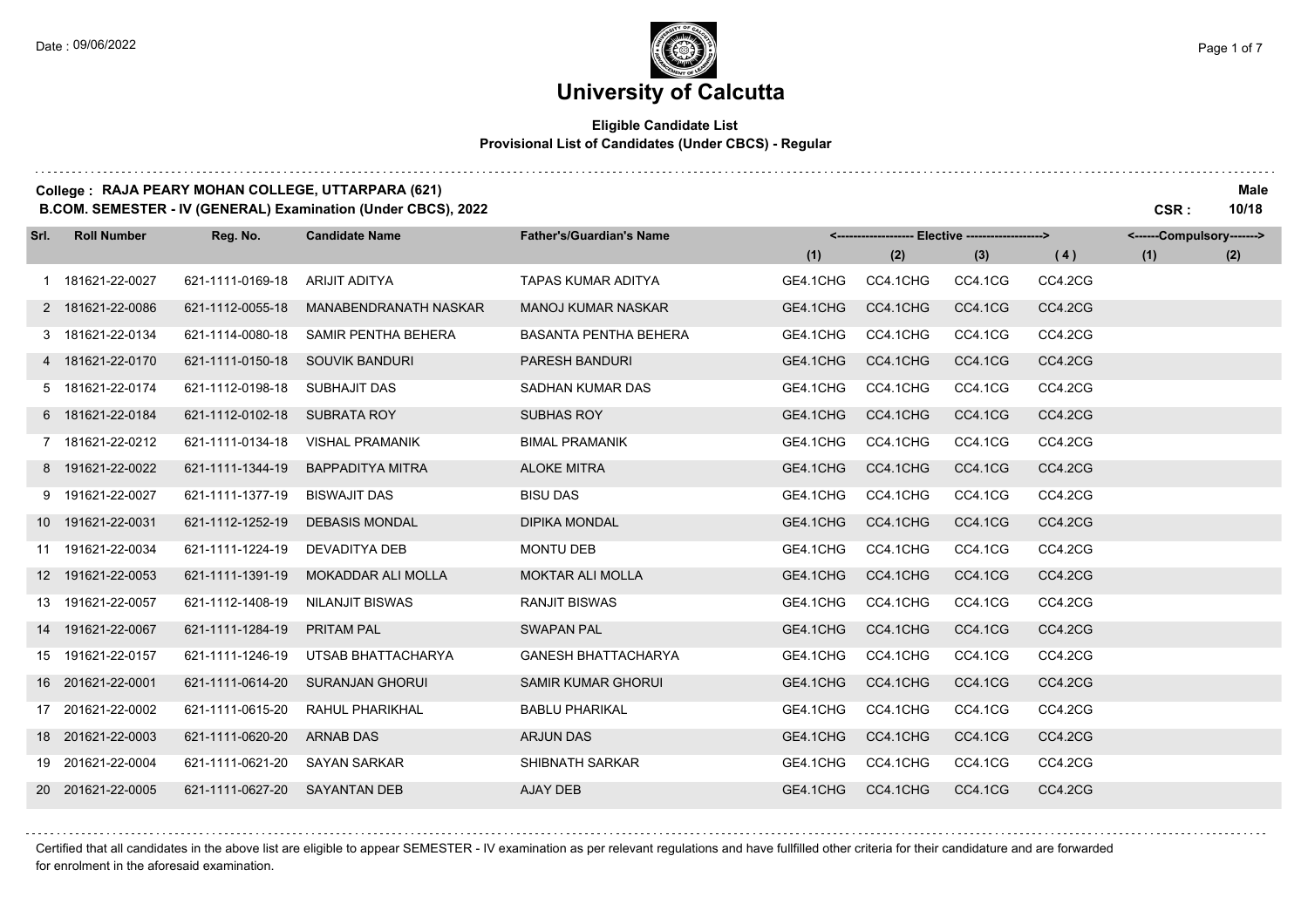### **University of Calcutta**

### **Eligible Candidate List Provisional List of Candidates (Under CBCS) - Regular**

#### **College : RAJA PEARY MOHAN COLLEGE, UTTARPARA (621) Male**

**B.COM. SEMESTER - IV (GENERAL) Examination (Under CBCS), 2022 CSR : 10/18**

| Srl. | <b>Roll Number</b> | Reg. No.         | <b>Candidate Name</b>  | <b>Father's/Guardian's Name</b> |          | <-------------------- Elective -------------------> |         |         | <------Compulsory-------> |     |
|------|--------------------|------------------|------------------------|---------------------------------|----------|-----------------------------------------------------|---------|---------|---------------------------|-----|
|      |                    |                  |                        |                                 | (1)      | (2)                                                 | (3)     | (4)     | (1)                       | (2) |
|      | 21 201621-22-0006  | 621-1111-0633-20 | NAYAN NANDI            | <b>BHISMADEB NANDI</b>          | GE4.1CHG | CC4.1CHG                                            | CC4.1CG | CC4.2CG |                           |     |
|      | 22 201621-22-0007  | 621-1111-0636-20 | <b>RONIT GHOSH</b>     | <b>RAJU GHOSH</b>               | GE4.1CHG | CC4.1CHG                                            | CC4.1CG | CC4.2CG |                           |     |
|      | 23 201621-22-0008  | 621-1111-0637-20 | <b>AVHI MONDAL</b>     | <b>ASTAM MONDAL</b>             | GE4.1CHG | CC4.1CHG                                            | CC4.1CG | CC4.2CG |                           |     |
|      | 24 201621-22-0009  | 621-1111-0638-20 | AYAN DAS               | JOYDEB DAS                      | GE4.1CHG | CC4.1CHG                                            | CC4.1CG | CC4.2CG |                           |     |
|      | 25 201621-22-0010  | 621-1111-0644-20 | <b>SOURAV DAS</b>      | <b>SAMAR DAS</b>                | GE4.1CHG | CC4.1CHG                                            | CC4.1CG | CC4.2CG |                           |     |
|      | 26 201621-22-0011  | 621-1111-0653-20 | SOUMYA KANTA ADAK      | PRASANTA ADAK                   | GE4.1CHG | CC4.1CHG                                            | CC4.1CG | CC4.2CG |                           |     |
|      | 27 201621-22-0012  | 621-1111-0656-20 | <b>RAJDEEP DAS</b>     | <b>BILTU DAS</b>                | GE4.1CHG | CC4.1CHG                                            | CC4.1CG | CC4.2CG |                           |     |
|      | 28 201621-22-0013  | 621-1111-0657-20 | DIBYOJYOTI CHAKRABORTY | SRI MILAN CHAKRABORTY           | GE4.1CHG | CC4.1CHG                                            | CC4.1CG | CC4.2CG |                           |     |
|      | 29 201621-22-0014  | 621-1111-0664-20 | <b>MAINAK DAS</b>      | PROBAL DAS                      | GE4.1CHG | CC4.1CHG                                            | CC4.1CG | CC4.2CG |                           |     |
|      | 30 201621-22-0015  | 621-1111-0665-20 | <b>APURBA PAUL</b>     | <b>AMIT PAUL</b>                | GE4.1CHG | CC4.1CHG                                            | CC4.1CG | CC4.2CG |                           |     |
|      | 31 201621-22-0016  | 621-1111-0666-20 | <b>ROHIT SARKAR</b>    | <b>RATAN SARKAR</b>             | GE4.1CHG | CC4.1CHG                                            | CC4.1CG | CC4.2CG |                           |     |
|      | 32 201621-22-0017  | 621-1111-0667-20 | <b>SAGAR MALICK</b>    | SHAMBHU NATH MALICK             | GE4.1CHG | CC4.1CHG                                            | CC4.1CG | CC4.2CG |                           |     |
|      | 33 201621-22-0018  | 621-1111-0669-20 | <b>SOURAV DAS</b>      | <b>SOUMEN DAS</b>               | GE4.1CHG | CC4.1CHG                                            | CC4.1CG | CC4.2CG |                           |     |
|      | 34 201621-22-0019  | 621-1111-0670-20 | <b>ABHIK HUJUT</b>     | SATISH HUJUT                    | GE4.1CHG | CC4.1CHG                                            | CC4.1CG | CC4.2CG |                           |     |
|      | 35 201621-22-0020  | 621-1111-0672-20 | <b>SUMAN DEY</b>       | <b>DIPANKAR DEY</b>             | GE4.1CHG | CC4.1CHG                                            | CC4.1CG | CC4.2CG |                           |     |
|      | 36 201621-22-0022  | 621-1111-0682-20 | <b>CHIRANJIT PAUL</b>  | SUKHARANJAN PAUL                | GE4.1CHG | CC4.1CHG                                            | CC4.1CG | CC4.2CG |                           |     |
|      | 37 201621-22-0023  | 621-1111-0683-20 | <b>ANKAN GHOSH</b>     | PRABIR KUMAR GHOSH              | GE4.1CHG | CC4.1CHG                                            | CC4.1CG | CC4.2CG |                           |     |
|      | 38 201621-22-0024  | 621-1111-0684-20 | <b>SOVAN BANIK</b>     | <b>LAKSHMAN BANIK</b>           | GE4.1CHG | CC4.1CHG                                            | CC4.1CG | CC4.2CG |                           |     |
|      | 39 201621-22-0025  | 621-1111-0685-20 | DEBMALYA SAHA          | NARAYAN SAHA                    | GE4.1CHG | CC4.1CHG                                            | CC4.1CG | CC4.2CG |                           |     |
|      | 40 201621-22-0026  | 621-1111-0687-20 | SWAGATO KOLEY          | MONOTOSH KOLEY                  | GE4.1CHG | CC4.1CHG                                            | CC4.1CG | CC4.2CG |                           |     |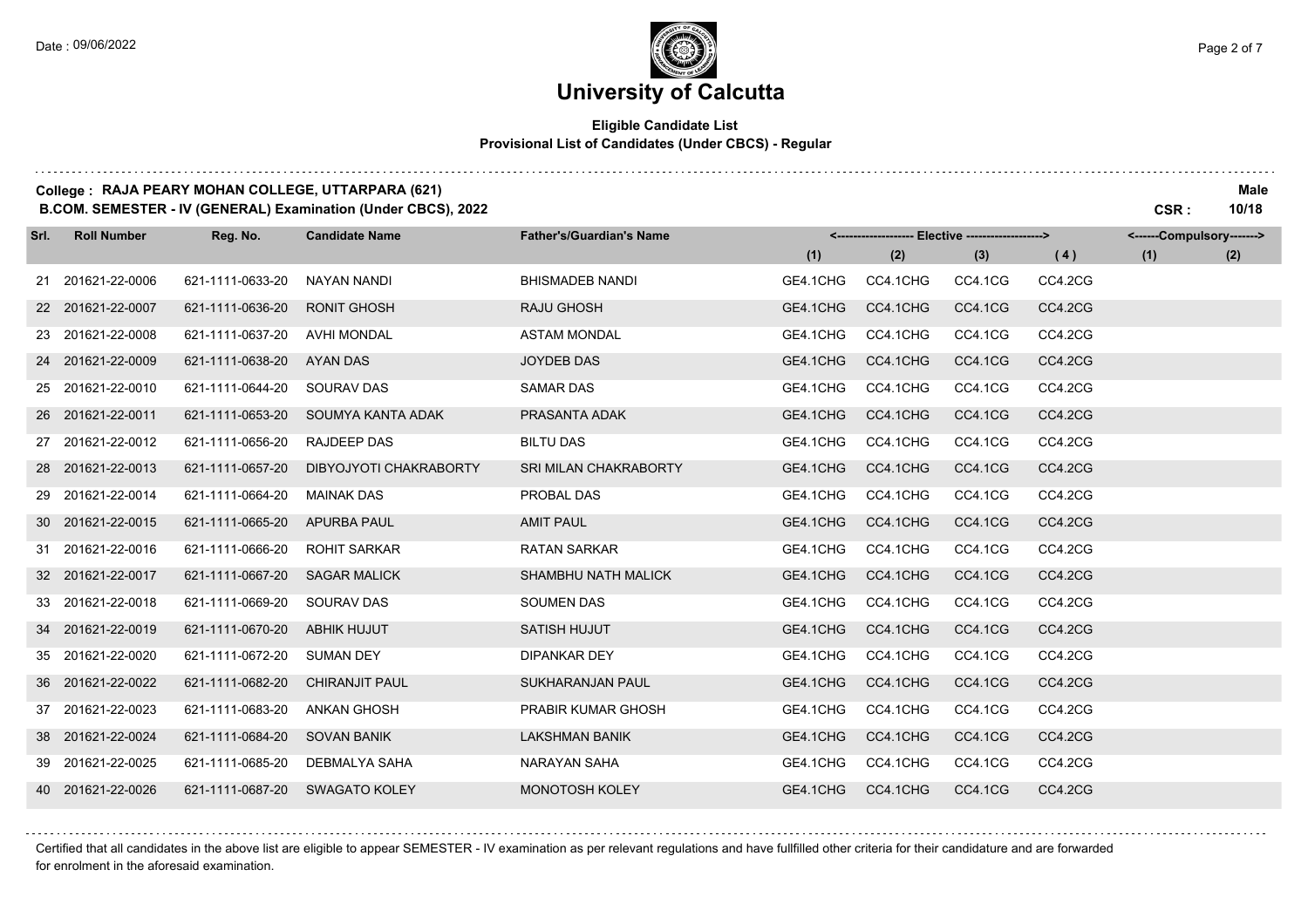. . . . . . . . . . . . . . . .

### **University of Calcutta**

### **Eligible Candidate List Provisional List of Candidates (Under CBCS) - Regular**

### **College : RAJA PEARY MOHAN COLLEGE, UTTARPARA (621) Male**

**B.COM. SEMESTER - IV (GENERAL) Examination (Under CBCS), 2022 CSR : 10/18**

| Srl. | <b>Roll Number</b> | Reg. No.         | <b>Candidate Name</b>   | <b>Father's/Guardian's Name</b> |          | <------------------- Elective ------------------> |         |         | <------Compulsory-------> |     |
|------|--------------------|------------------|-------------------------|---------------------------------|----------|---------------------------------------------------|---------|---------|---------------------------|-----|
|      |                    |                  |                         |                                 | (1)      | (2)                                               | (3)     | (4)     | (1)                       | (2) |
|      | 41 201621-22-0027  | 621-1111-0688-20 | <b>ABHIRUP SAMANTA</b>  | <b>GAUTAM SAMANTA</b>           | GE4.1CHG | CC4.1CHG                                          | CC4.1CG | CC4.2CG |                           |     |
|      | 42 201621-22-0028  | 621-1111-0689-20 | <b>RITAM MANNA</b>      | <b>SAIKAT MANNA</b>             | GE4.1CHG | CC4.1CHG                                          | CC4.1CG | CC4.2CG |                           |     |
|      | 43 201621-22-0029  | 621-1111-0691-20 | <b>SHARANYA MONDAL</b>  | <b>TAPAS MONDAL</b>             | GE4.1CHG | CC4.1CHG                                          | CC4.1CG | CC4.2CG |                           |     |
|      | 44 201621-22-0030  | 621-1111-0692-20 | SHUBHAJIT LAHA          | ARABINDA LAHA                   | GE4.1CHG | CC4.1CHG                                          | CC4.1CG | CC4.2CG |                           |     |
|      | 45 201621-22-0032  | 621-1111-0696-20 | ADITYA DEBNATH          | <b>BIMAL DEBNATH</b>            | GE4.1CHG | CC4.1CHG                                          | CC4.1CG | CC4.2CG |                           |     |
|      | 46 201621-22-0033  | 621-1111-0697-20 | <b>RANADEEP PAUL</b>    | <b>KHITISH PAUL</b>             | GE4.1CHG | CC4.1CHG                                          | CC4.1CG | CC4.2CG |                           |     |
|      | 47 201621-22-0034  | 621-1111-0698-20 | SUBHA DHARA             | PRADIP DHARA                    | GE4.1CHG | CC4.1CHG                                          | CC4.1CG | CC4.2CG |                           |     |
|      | 48 201621-22-0036  | 621-1111-0702-20 | <b>SOHAM SARKAR</b>     | <b>KANCHAN SARKAR</b>           | GE4.1CHG | CC4.1CHG                                          | CC4.1CG | CC4.2CG |                           |     |
|      | 49 201621-22-0037  | 621-1111-0703-20 | SOUMYADEEP DAS          | <b>SUDHANSU DAS</b>             | GE4.1CHG | CC4.1CHG                                          | CC4.1CG | CC4.2CG |                           |     |
|      | 50 201621-22-0038  | 621-1111-0704-20 | <b>GOURAV DATTA</b>     | <b>RATAN KUMAR DATTA</b>        | GE4.1CHG | CC4.1CHG                                          | CC4.1CG | CC4.2CG |                           |     |
|      | 51 201621-22-0039  | 621-1111-0705-20 | <b>RUPAM ROY</b>        | PARTHA ROY                      | GE4.1CHG | CC4.1CHG                                          | CC4.1CG | CC4.2CG |                           |     |
|      | 52 201621-22-0041  | 621-1111-0707-20 | SK AKRAMUL HOQUE        | <b>SK AJIJUL HOQUE</b>          | GE4.1CHG | CC4.1CHG                                          | CC4.1CG | CC4.2CG |                           |     |
|      | 53 201621-22-0042  | 621-1111-0708-20 | <b>AKASH DUTTA</b>      | <b>HARADHAN DUTTA</b>           | GE4.1CHG | CC4.1CHG                                          | CC4.1CG | CC4.2CG |                           |     |
|      | 54 201621-22-0043  | 621-1111-0712-20 | <b>KUNTAL JANA</b>      | KARTICK CHANDRA JANA            | GE4.1CHG | CC4.1CHG                                          | CC4.1CG | CC4.2CG |                           |     |
|      | 55 201621-22-0044  | 621-1111-0715-20 | <b>PRITAM MUKHERJEE</b> | PRADIP MUKHERJEE                | GE4.1CHG | CC4.1CHG                                          | CC4.1CG | CC4.2CG |                           |     |
|      | 56 201621-22-0045  | 621-1111-0718-20 | <b>BISWAJIT POREL</b>   | <b>KALIPADA POREL</b>           | GE4.1CHG | CC4.1CHG                                          | CC4.1CG | CC4.2CG |                           |     |
|      | 57 201621-22-0046  | 621-1111-0719-20 | <b>ARINDAM MALLICK</b>  | <b>TAPAS MALLICK</b>            | GE4.1CHG | CC4.1CHG                                          | CC4.1CG | CC4.2CG |                           |     |
|      | 58 201621-22-0047  | 621-1111-0722-20 | <b>AMIT DAS</b>         | <b>ARUP DAS</b>                 | GE4.1CHG | CC4.1CHG                                          | CC4.1CG | CC4.2CG |                           |     |
|      | 59 201621-22-0048  | 621-1111-0723-20 | <b>SOHAM BANIK</b>      | <b>MANIK LAL BANIK</b>          | GE4.1CHG | CC4.1CHG                                          | CC4.1CG | CC4.2CG |                           |     |
|      | 60 201621-22-0049  | 621-1111-0724-20 | <b>NIKHILESH MONDAL</b> | <b>MADHAB MONDAL</b>            | GE4.1CHG | CC4.1CHG                                          | CC4.1CG | CC4.2CG |                           |     |

Certified that all candidates in the above list are eligible to appear SEMESTER - IV examination as per relevant regulations and have fullfilled other criteria for their candidature and are forwarded for enrolment in the aforesaid examination.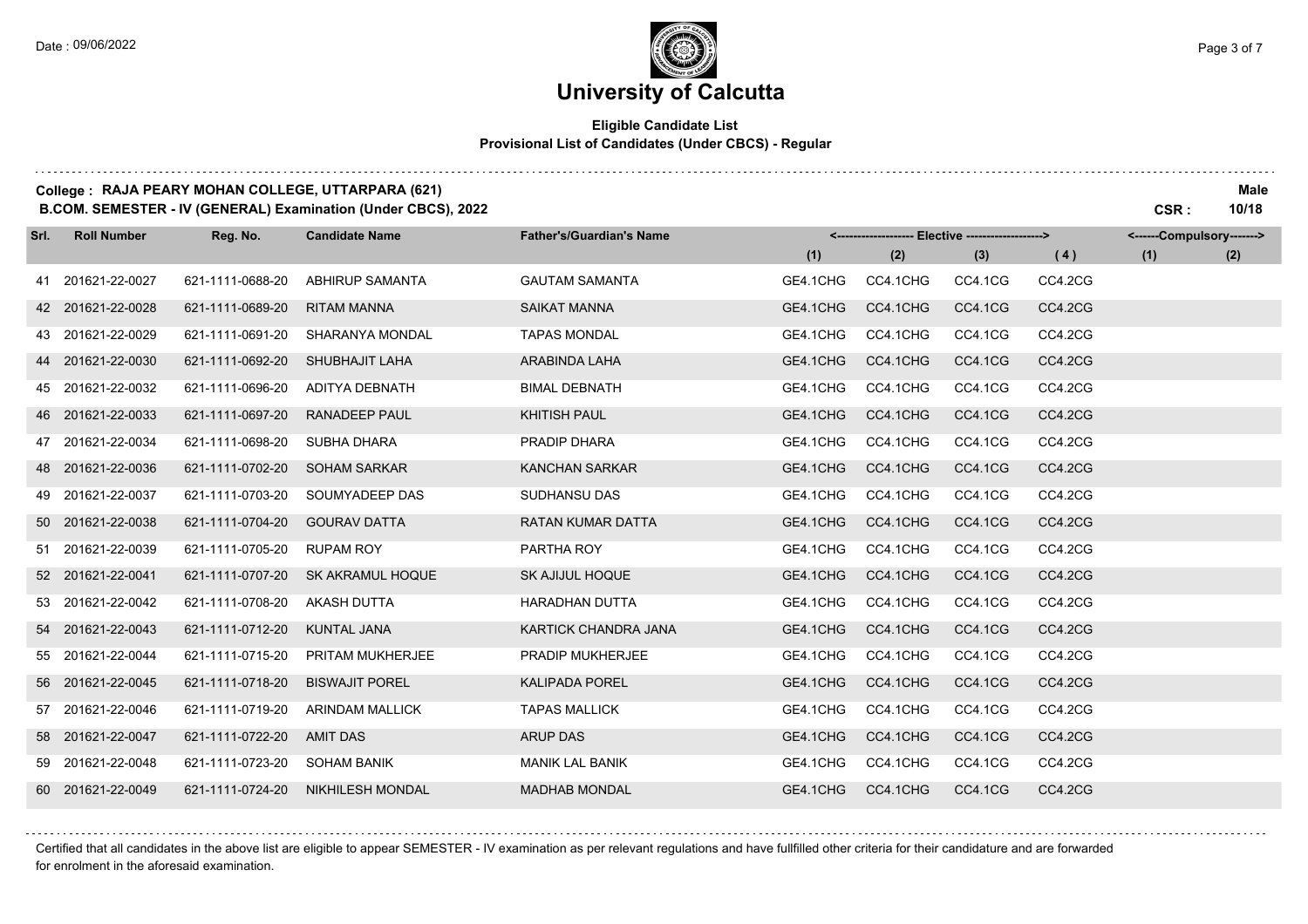# **University of Calcutta**

### **Eligible Candidate List Provisional List of Candidates (Under CBCS) - Regular**

### **College : RAJA PEARY MOHAN COLLEGE, UTTARPARA (621) Male**

**B.COM. SEMESTER - IV (GENERAL) Examination (Under CBCS), 2022 CSR : 10/18**

| Srl. | <b>Roll Number</b> | Reg. No.         | <b>Candidate Name</b>     | <b>Father's/Guardian's Name</b> |          | <-------------------- Elective -------------------> |         |         | <------Compulsory-------> |     |
|------|--------------------|------------------|---------------------------|---------------------------------|----------|-----------------------------------------------------|---------|---------|---------------------------|-----|
|      |                    |                  |                           |                                 | (1)      | (2)                                                 | (3)     | (4)     | (1)                       | (2) |
|      | 61 201621-22-0050  | 621-1111-0725-20 | RAJDEEP KAHALI            | <b>DILIP KUMAR KAHALI</b>       | GE4.1CHG | CC4.1CHG                                            | CC4.1CG | CC4.2CG |                           |     |
|      | 62 201621-22-0051  | 621-1111-0726-20 | <b>DEBASIS KAR</b>        | PARITOSH CHANDRA KAR            | GE4.1CHG | CC4.1CHG                                            | CC4.1CG | CC4.2CG |                           |     |
|      | 63 201621-22-0052  | 621-1111-0727-20 | <b>SAPTAK BANERJEE</b>    | <b>RAJESH BANERJEE</b>          | GE4.1CHG | CC4.1CHG                                            | CC4.1CG | CC4.2CG |                           |     |
|      | 64 201621-22-0053  | 621-1111-0728-20 | <b>ARGHA DUTTA</b>        | <b>SUBIR DUTTA</b>              | GE4.1CHG | CC4.1CHG                                            | CC4.1CG | CC4.2CG |                           |     |
|      | 65 201621-22-0054  | 621-1111-0729-20 | <b>ARINDAM PAL</b>        | AMIYA KUMAR PAL                 | GE4.1CHG | CC4.1CHG                                            | CC4.1CG | CC4.2CG |                           |     |
|      | 66 201621-22-0055  | 621-1111-0730-20 | <b>BISHAL ADAK</b>        | <b>BIJOY ADAK</b>               | GE4.1CHG | CC4.1CHG                                            | CC4.1CG | CC4.2CG |                           |     |
|      | 67 201621-22-0056  | 621-1111-0731-20 | <b>TARAK NATH SAMAL</b>   | KAMALA KANTA SAMAL              | GE4.1CHG | CC4.1CHG                                            | CC4.1CG | CC4.2CG |                           |     |
|      | 68 201621-22-0057  | 621-1111-0732-20 | <b>BIDIPTO ROY</b>        | <b>BISHNU ROY</b>               | GE4.1CHG | CC4.1CHG                                            | CC4.1CG | CC4.2CG |                           |     |
|      | 69 201621-22-0058  | 621-1111-0733-20 | <b>SANJU DEY</b>          | PINTU DEY                       | GE4.1CHG | CC4.1CHG                                            | CC4.1CG | CC4.2CG |                           |     |
|      | 70 201621-22-0059  | 621-1111-0734-20 | <b>SUMAN DAS</b>          | <b>GOUTAM DAS</b>               | GE4.1CHG | CC4.1CHG                                            | CC4.1CG | CC4.2CG |                           |     |
|      | 71 201621-22-0060  | 621-1111-0735-20 | SUBHAJIT DUTTA            | PUSKAR DUTTA                    | GE4.1CHG | CC4.1CHG                                            | CC4.1CG | CC4.2CG |                           |     |
|      | 72 201621-22-0061  | 621-1111-0736-20 | <b>JIT BISWAS</b>         | <b>KAMAL BISWAS</b>             | GE4.1CHG | CC4.1CHG                                            | CC4.1CG | CC4.2CG |                           |     |
|      | 73 201621-22-0063  | 621-1111-0740-20 | <b>ARUP HAZRA</b>         | <b>DILIP HAZRA</b>              | GE4.1CHG | CC4.1CHG                                            | CC4.1CG | CC4.2CG |                           |     |
|      | 74 201621-22-0064  | 621-1111-0741-20 | <b>DEBABRATA GHOSH</b>    | <b>SUSANTA GHOSH</b>            | GE4.1CHG | CC4.1CHG                                            | CC4.1CG | CC4.2CG |                           |     |
|      | 75 201621-22-0065  | 621-1111-0742-20 | <b>PRABHAKAR SAIN</b>     | <b>SRIKANTA SAIN</b>            | GE4.1CHG | CC4.1CHG                                            | CC4.1CG | CC4.2CG |                           |     |
|      | 76 201621-22-0067  | 621-1111-0744-20 | <b>JEET SUR</b>           | LATE RAJIB SUR                  | GE4.1CHG | CC4.1CHG                                            | CC4.1CG | CC4.2CG |                           |     |
|      | 77 201621-22-0068  | 621-1111-0747-20 | <b>MAINAK DALUI</b>       | <b>SANDIP DALUI</b>             | GE4.1CHG | CC4.1CHG                                            | CC4.1CG | CC4.2CG |                           |     |
|      | 78 201621-22-0069  | 621-1111-0748-20 | <b>SUBHAJIT MUKHERJEE</b> | <b>SURAJIT MUKERJEE</b>         | GE4.1CHG | CC4.1CHG                                            | CC4.1CG | CC4.2CG |                           |     |
|      | 79 201621-22-0070  | 621-1111-0752-20 | <b>RAJIB BHOWMICK</b>     | RATHINDRA NATH BHOWMICK         | GE4.1CHG | CC4.1CHG                                            | CC4.1CG | CC4.2CG |                           |     |
|      | 80 201621-22-0071  | 621-1111-0754-20 | <b>KUSAL NANDI</b>        | <b>BIMAL NANDI</b>              | GE4.1CHG | CC4.1CHG                                            | CC4.1CG | CC4.2CG |                           |     |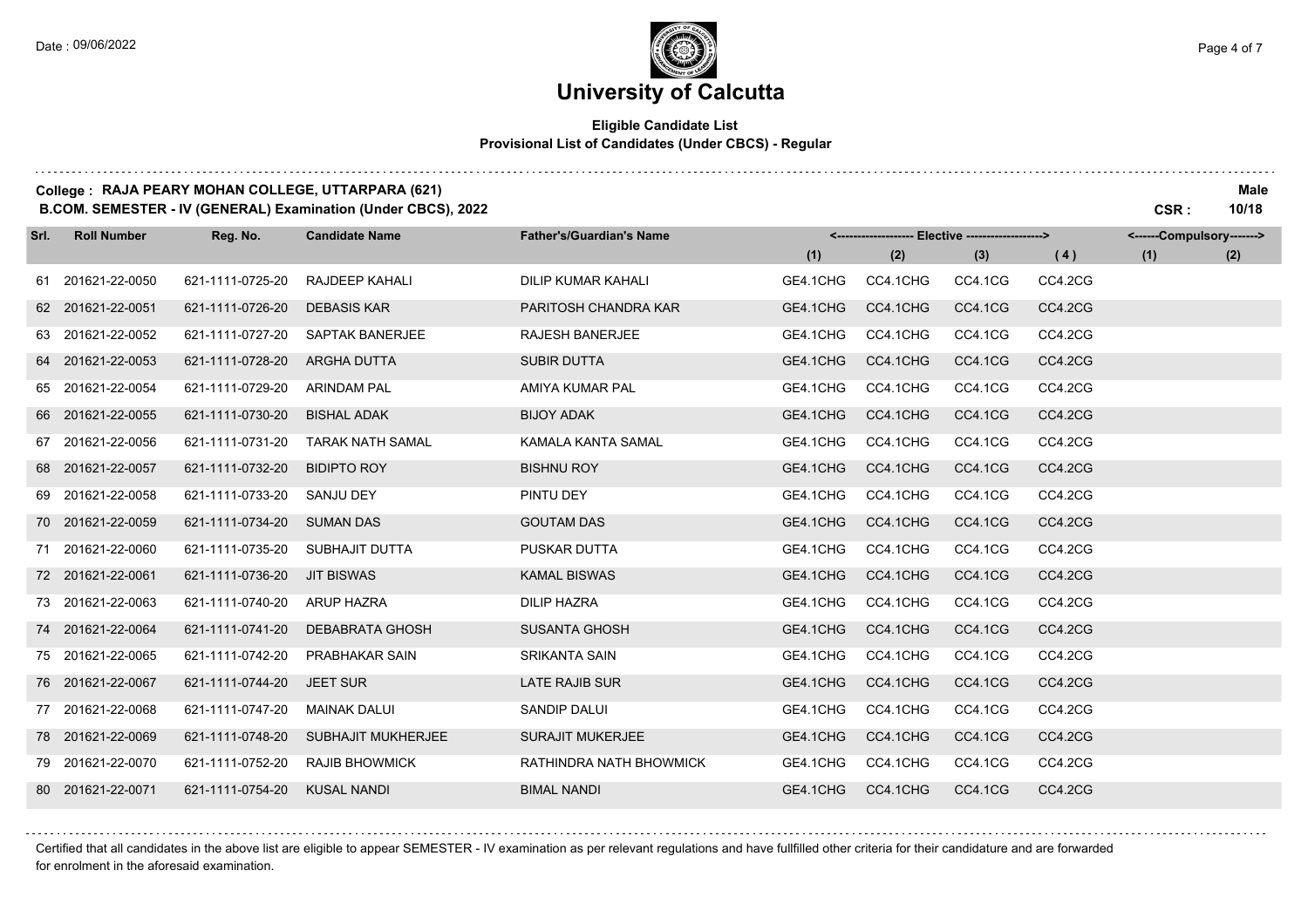. . . . . . . . . . . . . . . . .

### **University of Calcutta**

### **Eligible Candidate List Provisional List of Candidates (Under CBCS) - Regular**

#### **College : RAJA PEARY MOHAN COLLEGE, UTTARPARA (621) Male**

**B.COM. SEMESTER - IV (GENERAL) Examination (Under CBCS), 2022 CSR : 10/18**

| Srl. | <b>Roll Number</b> | Reg. No.         | <b>Candidate Name</b> | <b>Father's/Guardian's Name</b> |          | <------------------- Elective ------------------> |         |         | <------Compulsory-------> |     |
|------|--------------------|------------------|-----------------------|---------------------------------|----------|---------------------------------------------------|---------|---------|---------------------------|-----|
|      |                    |                  |                       |                                 | (1)      | (2)                                               | (3)     | (4)     | (1)                       | (2) |
|      | 81 201621-22-0072  | 621-1111-0755-20 | <b>SAYAN BERA</b>     | <b>SANAT BERA</b>               | GE4.1CHG | CC4.1CHG                                          | CC4.1CG | CC4.2CG |                           |     |
|      | 82 201621-22-0073  | 621-1111-0756-20 | <b>ARGHA MAZUMDER</b> | <b>ATISH MAZUMDER</b>           | GE4.1CHG | CC4.1CHG                                          | CC4.1CG | CC4.2CG |                           |     |
|      | 83 201621-22-0075  | 621-1111-0758-20 | PARTHAJEET PURKAIT    | <b>PRATICK PURKAIT</b>          | GE4.1CHG | CC4.1CHG                                          | CC4.1CG | CC4.2CG |                           |     |
|      | 84 201621-22-0076  | 621-1111-0759-20 | <b>SUMAN DAS</b>      | PRADIP DAS                      | GE4.1CHG | CC4.1CHG                                          | CC4.1CG | CC4.2CG |                           |     |
|      | 85 201621-22-0077  | 621-1111-0760-20 | JIT KR DAS            | <b>DIPAK DAS</b>                | GE4.1CHG | CC4.1CHG                                          | CC4.1CG | CC4.2CG |                           |     |
|      | 86 201621-22-0078  | 621-1111-0761-20 | PRITAM ROY            | <b>KHOKON ROY</b>               | GE4.1CHG | CC4.1CHG                                          | CC4.1CG | CC4.2CG |                           |     |
|      | 87 201621-22-0079  | 621-1111-0762-20 | PRATIP BANERJEE       | LT PRASUN BANERJEE              | GE4.1CHG | CC4.1CHG                                          | CC4.1CG | CC4.2CG |                           |     |
|      | 88 201621-22-0080  | 621-1111-0763-20 | ADITYA KUMAR PAN      | PRABIR KUMAR PAN                | GE4.1CHG | CC4.1CHG                                          | CC4.1CG | CC4.2CG |                           |     |
|      | 89 201621-22-0082  | 621-1111-0768-20 | <b>BISWARUP GHOSH</b> | SWARUP GHOSH                    | GE4.1CHG | CC4.1CHG                                          | CC4.1CG | CC4.2CG |                           |     |
|      | 90 201621-22-0083  | 621-1111-0769-20 | <b>SOMNATH PATRA</b>  | <b>ASHOK PATRA</b>              | GE4.1CHG | CC4.1CHG                                          | CC4.1CG | CC4.2CG |                           |     |
|      | 91 201621-22-0084  | 621-1111-0770-20 | SUDIPTA MAITY         | <b>SWAPAN MAITY</b>             | GE4.1CHG | CC4.1CHG                                          | CC4.1CG | CC4.2CG |                           |     |
|      | 92 201621-22-0085  | 621-1111-0771-20 | <b>DEBJIT DAS</b>     | <b>SENTU DAS</b>                | GE4.1CHG | CC4.1CHG                                          | CC4.1CG | CC4.2CG |                           |     |
|      | 93 201621-22-0086  | 621-1111-0772-20 | <b>SUVANKAR DAS</b>   | <b>SHANKAR DAS</b>              | GE4.1CHG | CC4.1CHG                                          | CC4.1CG | CC4.2CG |                           |     |
|      | 94 201621-22-0087  | 621-1111-0775-20 | <b>KUNTAL GHOSH</b>   | <b>SUKANTA GHOSH</b>            | GE4.1CHG | CC4.1CHG                                          | CC4.1CG | CC4.2CG |                           |     |
|      | 95 201621-22-0089  | 621-1112-0622-20 | <b>SUJAY BARAL</b>    | JAYANTA KUMAR BARAL             | GE4.1CHG | CC4.1CHG                                          | CC4.1CG | CC4.2CG |                           |     |
|      | 96 201621-22-0090  | 621-1112-0623-20 | <b>SURAJIT MALIK</b>  | <b>BASUDEB MALIK</b>            | GE4.1CHG | CC4.1CHG                                          | CC4.1CG | CC4.2CG |                           |     |
|      | 97 201621-22-0091  | 621-1112-0624-20 | SAUGATA MONDAL        | <b>GOBINDA MONDAL</b>           | GE4.1CHG | CC4.1CHG                                          | CC4.1CG | CC4.2CG |                           |     |
|      | 98 201621-22-0092  | 621-1112-0626-20 | <b>SUJAN MONDAL</b>   | <b>MANAB MONDAL</b>             | GE4.1CHG | CC4.1CHG                                          | CC4.1CG | CC4.2CG |                           |     |
|      | 99 201621-22-0093  | 621-1112-0630-20 | <b>DEBASISH MALIK</b> | <b>SAMIR MALIK</b>              | GE4.1CHG | CC4.1CHG                                          | CC4.1CG | CC4.2CG |                           |     |
|      | 100 201621-22-0094 | 621-1112-0632-20 | <b>MONOJIT DAS</b>    | <b>SANAT DAS</b>                | GE4.1CHG | CC4.1CHG                                          | CC4.1CG | CC4.2CG |                           |     |

Certified that all candidates in the above list are eligible to appear SEMESTER - IV examination as per relevant regulations and have fullfilled other criteria for their candidature and are forwarded for enrolment in the aforesaid examination.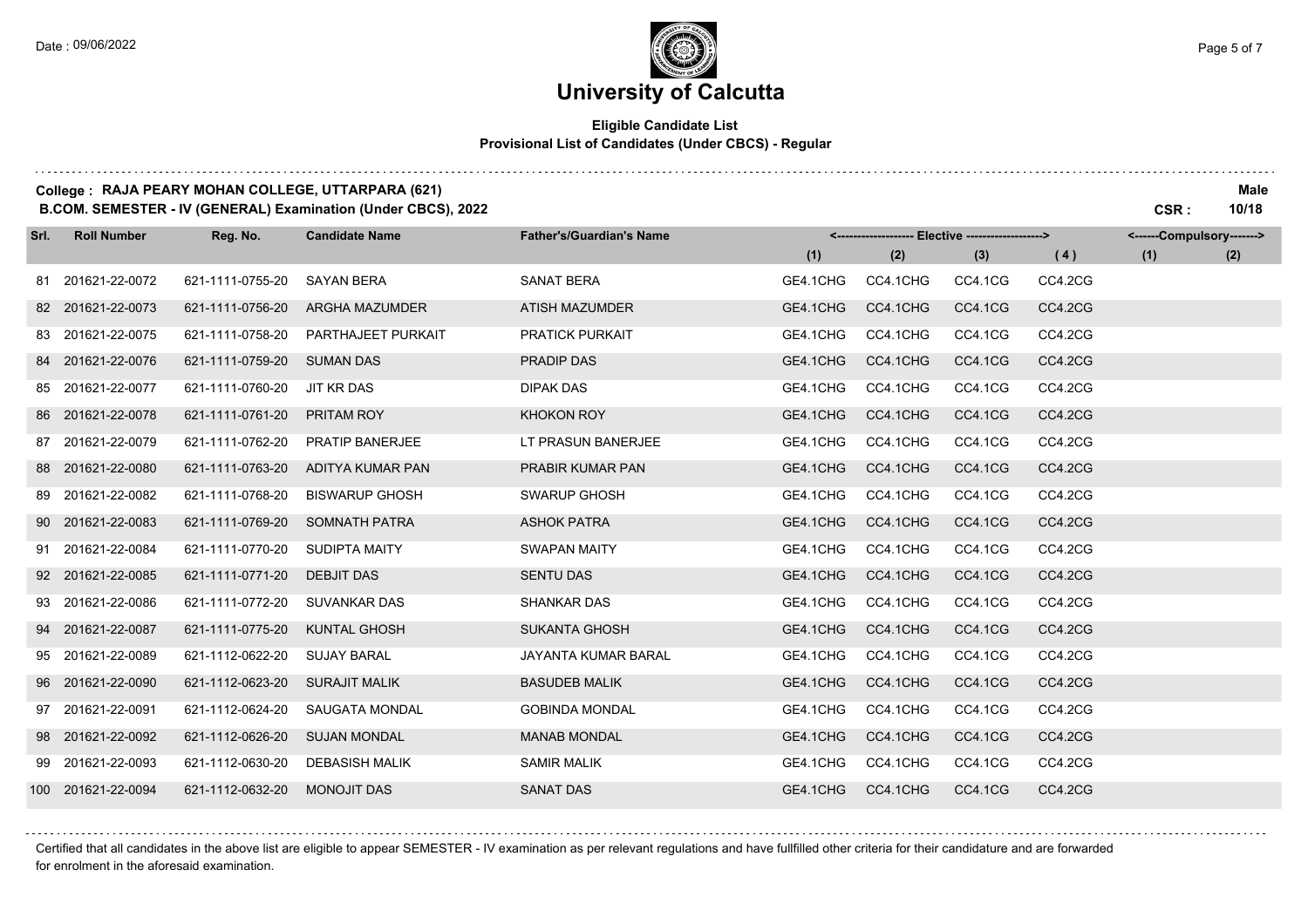. . . . . . . . . . . . . . . . .

### **University of Calcutta**

### **Eligible Candidate List Provisional List of Candidates (Under CBCS) - Regular**

### **College : RAJA PEARY MOHAN COLLEGE, UTTARPARA (621) Male**

**B.COM. SEMESTER - IV (GENERAL) Examination (Under CBCS), 2022 CSR : 10/18**

| Srl. | <b>Roll Number</b> | Reg. No.         | <b>Candidate Name</b>    | <b>Father's/Guardian's Name</b> |          | <-------------------- Elective ------------------> |         |         | <------Compulsory-------> |     |
|------|--------------------|------------------|--------------------------|---------------------------------|----------|----------------------------------------------------|---------|---------|---------------------------|-----|
|      |                    |                  |                          |                                 | (1)      | (2)                                                | (3)     | (4)     | (1)                       | (2) |
|      | 101 201621-22-0096 | 621-1112-0635-20 | <b>RAJ MONDAL</b>        | PRAKASH MONDAL                  | GE4.1CHG | CC4.1CHG                                           | CC4.1CG | CC4.2CG |                           |     |
|      | 102 201621-22-0097 | 621-1112-0639-20 | <b>DIP BACHAR</b>        | <b>RAJ KUMAR BACHAR</b>         | GE4.1CHG | CC4.1CHG                                           | CC4.1CG | CC4.2CG |                           |     |
|      | 103 201621-22-0098 | 621-1112-0642-20 | <b>PIJUS MALIK</b>       | <b>SUREN MALIK</b>              | GE4.1CHG | CC4.1CHG                                           | CC4.1CG | CC4.2CG |                           |     |
|      | 104 201621-22-0099 | 621-1112-0645-20 | <b>ARKO DHARA</b>        | SANNYASI DHARA                  | GE4.1CHG | CC4.1CHG                                           | CC4.1CG | CC4.2CG |                           |     |
|      | 105 201621-22-0100 | 621-1112-0646-20 | <b>KRISHNA ROUTH</b>     | <b>RAMNATH ROUTH</b>            | GE4.1CHG | CC4.1CHG                                           | CC4.1CG | CC4.2CG |                           |     |
|      | 106 201621-22-0103 | 621-1112-0651-20 | <b>DEBASHIS HALDER</b>   | <b>DIPANKAR HALDER</b>          | GE4.1CHG | CC4.1CHG                                           | CC4.1CG | CC4.2CG |                           |     |
|      | 107 201621-22-0105 | 621-1112-0668-20 | DIP BAG                  | LATE ASHUTOSH BAG               | GE4.1CHG | CC4.1CHG                                           | CC4.1CG | CC4.2CG |                           |     |
|      | 108 201621-22-0106 | 621-1112-0673-20 | SHUBHANKAR GAYEN         | LET BISWAJIT GAYEN              | GE4.1CHG | CC4.1CHG                                           | CC4.1CG | CC4.2CG |                           |     |
|      | 109 201621-22-0107 | 621-1112-0675-20 | <b>KUSHAL MONDAL</b>     | LATE KAJAL MONDAL               | GE4.1CHG | CC4.1CHG                                           | CC4.1CG | CC4.2CG |                           |     |
|      | 110 201621-22-0108 | 621-1112-0681-20 | <b>SATYASUNDAR MAJHI</b> | <b>SAGAR MAJHI</b>              | GE4.1CHG | CC4.1CHG                                           | CC4.1CG | CC4.2CG |                           |     |
|      | 111 201621-22-0109 | 621-1112-0686-20 | SOUMODIP BISWAS          | <b>SAMIR BISWAS</b>             | GE4.1CHG | CC4.1CHG                                           | CC4.1CG | CC4.2CG |                           |     |
|      | 112 201621-22-0110 | 621-1112-0767-20 | <b>PRANTA SARKAR</b>     | LATE PROSANTA SARKAR            | GE4.1CHG | CC4.1CHG                                           | CC4.1CG | CC4.2CG |                           |     |
|      | 113 201621-22-0111 | 621-1114-0629-20 | RAHUL DUTTA              | RADHARAMAN DUTTA                | GE4.1CHG | CC4.1CHG                                           | CC4.1CG | CC4.2CG |                           |     |
|      | 114 201621-22-0112 | 621-1114-0631-20 | <b>PRITAM KARMAKAR</b>   | <b>BALARAM KARMAKAR</b>         | GE4.1CHG | CC4.1CHG                                           | CC4.1CG | CC4.2CG |                           |     |
|      | 115 201621-22-0113 | 621-1114-0641-20 | <b>TANMOY SADHUKHAN</b>  | <b>TAPAN SADHUKHAN</b>          | GE4.1CHG | CC4.1CHG                                           | CC4.1CG | CC4.2CG |                           |     |
|      | 116 201621-22-0114 | 621-1114-0660-20 | <b>PRITAM RAKSHIT</b>    | <b>TAPAS RAKSHIT</b>            | GE4.1CHG | CC4.1CHG                                           | CC4.1CG | CC4.2CG |                           |     |
|      | 117 201621-22-0115 | 621-1114-0661-20 | <b>SHAMIT DUTTA</b>      | SWAPAN DUTTA                    | GE4.1CHG | CC4.1CHG                                           | CC4.1CG | CC4.2CG |                           |     |
|      | 118 201621-22-0116 | 621-1114-0663-20 | <b>BIBEK DAS</b>         | APURBA KUMAR DAS                | GE4.1CHG | CC4.1CHG                                           | CC4.1CG | CC4.2CG |                           |     |
|      | 119 201621-22-0117 | 621-1114-0678-20 | PRITAM DUTTA             | NITISH KUMAR DUTTA              | GE4.1CHG | CC4.1CHG                                           | CC4.1CG | CC4.2CG |                           |     |
|      | 120 201621-22-0118 | 621-1114-0714-20 | <b>PITAM PAUL</b>        | <b>BASUDEB PAUL</b>             | GE4.1CHG | CC4.1CHG                                           | CC4.1CG | CC4.2CG |                           |     |

Certified that all candidates in the above list are eligible to appear SEMESTER - IV examination as per relevant regulations and have fullfilled other criteria for their candidature and are forwarded for enrolment in the aforesaid examination.

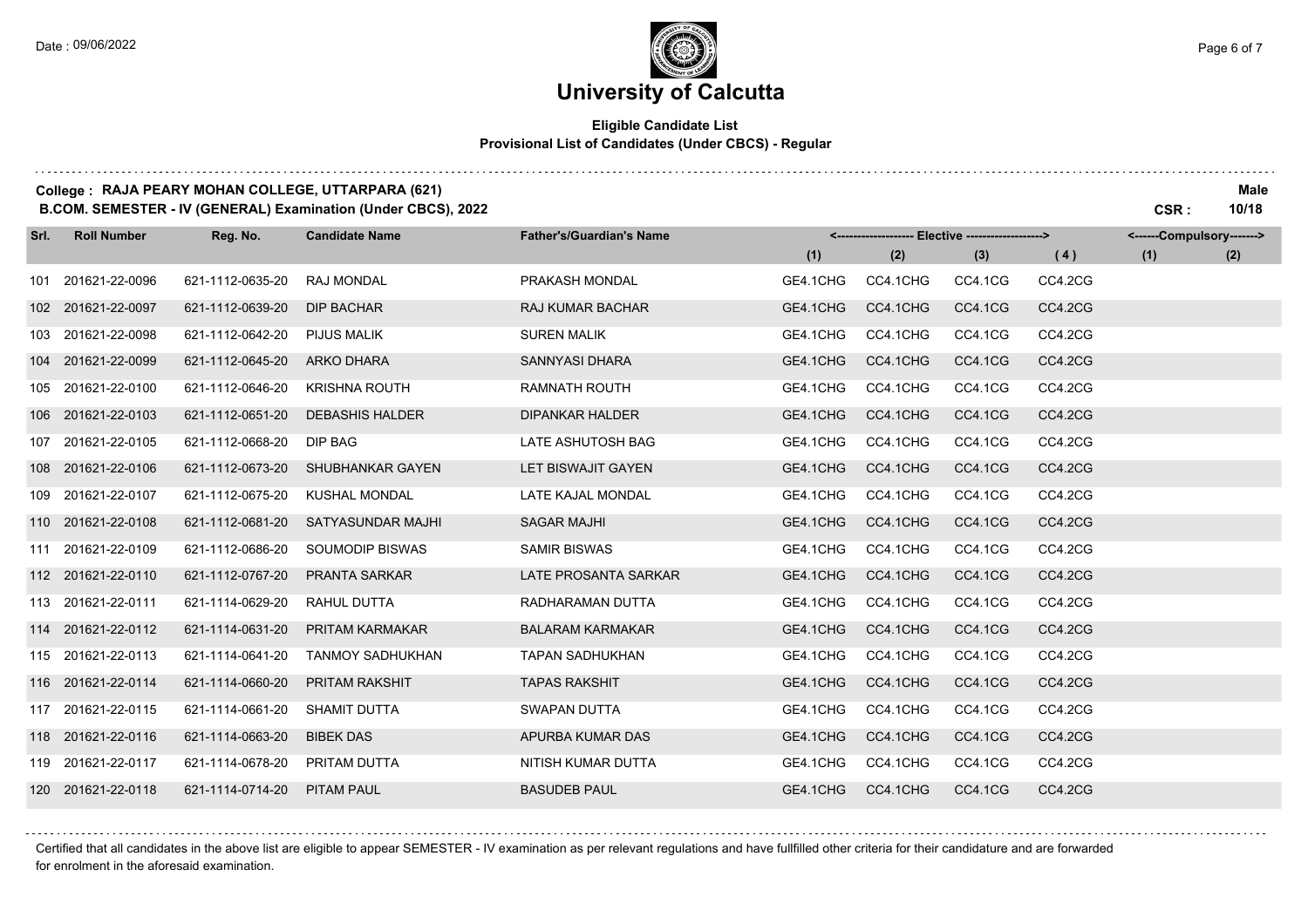. . . . . . . . . . . . .

# **University of Calcutta**

### **Eligible Candidate List Provisional List of Candidates (Under CBCS) - Regular**

| College: RAJA PEARY MOHAN COLLEGE, UTTARPARA (621)<br>B.COM. SEMESTER - IV (GENERAL) Examination (Under CBCS), 2022 |                    |                  |                       |                                 |          |                                 |                           |         | CSR : | Male<br>10/18 |
|---------------------------------------------------------------------------------------------------------------------|--------------------|------------------|-----------------------|---------------------------------|----------|---------------------------------|---------------------------|---------|-------|---------------|
| Srl.                                                                                                                | <b>Roll Number</b> | Reg. No.         | <b>Candidate Name</b> | <b>Father's/Guardian's Name</b> |          | - Elective -------------------> | <------Compulsory-------> |         |       |               |
|                                                                                                                     |                    |                  |                       |                                 | (1)      | (2)                             | (3)                       | (4)     | (1)   | (2)           |
|                                                                                                                     | 121 201621-22-0119 | 621-1114-0739-20 | AVHIK SADHUKHAN       | LATE ASIT SADHUKHAN             | GE4.1CHG | CC4.1CHG                        | CC4.1CG                   | CC4.2CG |       |               |
|                                                                                                                     | 122 201621-22-0120 | 621-1115-0628-20 | SAYAK ROY             | <b>SANKAR ROY</b>               | GE4.1CHG | CC4.1CHG                        | CC4.1CG                   | CC4.2CG |       |               |
|                                                                                                                     | 123 201621-22-0121 | 621-1115-0648-20 | ABJAR MOLLA           | DELWAR HOSSAIN MOLLA            | GE4.1CHG | CC4.1CHG                        | CC4.1CG                   | CC4.2CG |       |               |
| 124                                                                                                                 | 201621-22-0243     | 621-1111-0782-20 | <b>DEEP ADHIKARI</b>  | KALIPADA ADHIKARI               | GE4.1CHG | CC4.1CHG                        | CC4.1CG                   | CC4.2CG |       |               |
|                                                                                                                     | 125 201621-22-0245 | 621-1114-0785-20 | NAYAN GHOSH           | SUSANTA GHOSH                   | GE4.1CHG | CC4.1CHG                        | CC4.1CG                   | CC4.2CG |       |               |

Certified that all candidates in the above list are eligible to appear SEMESTER - IV examination as per relevant regulations and have fullfilled other criteria for their candidature and are forwarded for enrolment in the aforesaid examination.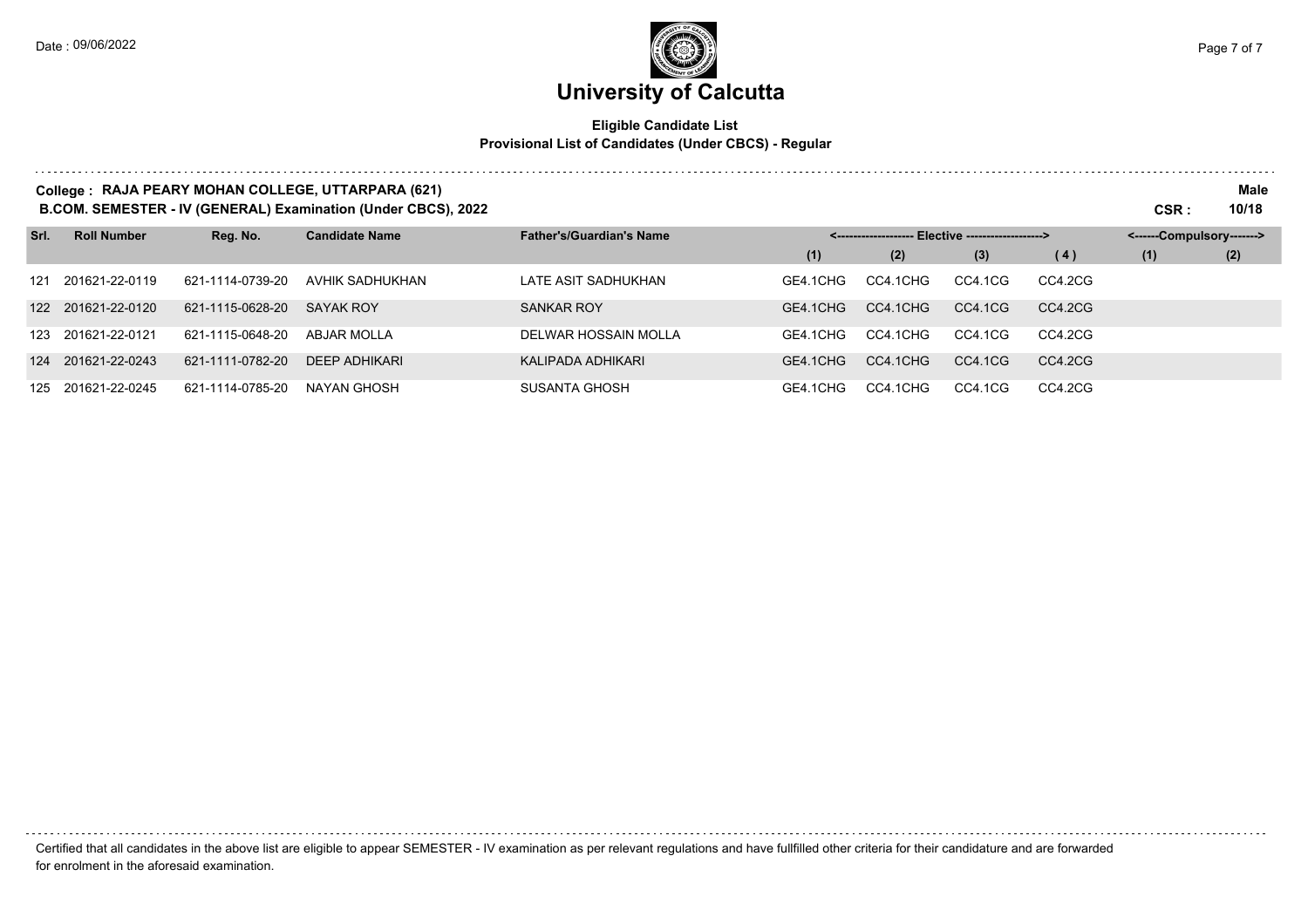. . . . . .

# **University of Calcutta**

### **Eligible Candidate List Provisional List of Candidates (Under CBCS) - Regular**

### **College : RAJA PEARY MOHAN COLLEGE, UTTARPARA (621) Female**

**B.COM. SEMESTER - IV (HONOURS) Examination (Under CBCS), 2022 CSR : 10/18**

| Srl. | <b>Roll Number</b> | Reg. No.         | <b>Candidate Name</b>        | <b>Father's/Guardian's Name</b> |          | <------------------- Elective ------------------> |         |         | <------Compulsory-------> |     |
|------|--------------------|------------------|------------------------------|---------------------------------|----------|---------------------------------------------------|---------|---------|---------------------------|-----|
|      |                    |                  |                              |                                 | (1)      | (2)                                               | (3)     | (4)     | (1)                       | (2) |
|      | 1 201621-11-0001   | 621-1211-0380-20 | PRIYA KUNDU                  | <b>PARIMAL KUNDU</b>            | GE4.1CHG | CC4.1CHG                                          | CC4.1CH | CC4.2CH |                           |     |
|      | 2 201621-11-0002   | 621-1211-0389-20 | <b>POULAMI DEY</b>           | PRASANTA KUMAR DEY              | GE4.1CHG | CC4.1CHG                                          | CC4.1CH | CC4.2CH |                           |     |
|      | 3 201621-11-0003   | 621-1211-0399-20 | <b>BIPASA DAS</b>            | <b>PRABIR DAS</b>               | GE4.1CHG | CC4.1CHG                                          | CC4.1CH | CC4.2CH |                           |     |
|      | 4 201621-11-0005   | 621-1211-0412-20 | PRIYA DAS                    | SANAT DAS                       | GE4.1CHG | CC4.1CHG                                          | CC4.1CH | CC4.2CH |                           |     |
|      | 5 201621-11-0006   | 621-1211-0413-20 | ANKITA DUTTA                 | LATE SWAPAN DUTTA               | GE4.1CHG | CC4.1CHG                                          | CC4.1CH | CC4.2CH |                           |     |
|      | 6 201621-11-0008   | 621-1211-0422-20 | <b>SROBONA SAHA</b>          | <b>SANJU SAHA</b>               | GE4.1CHG | CC4.1CHG                                          | CC4.1CH | CC4.2CH |                           |     |
|      | 7 201621-11-0009   | 621-1211-0427-20 | <b>ARPITA DAS</b>            | TAPAN KUMAR DAS                 | GE4.1CHG | CC4.1CHG                                          | CC4.1CH | CC4.2CH |                           |     |
|      | 8 201621-11-0010   | 621-1211-0435-20 | SAMBHABI SARKAR              | SUNIL CHANDRA SARKAR            | GE4.1CHG | CC4.1CHG                                          | CC4.1CH | CC4.2CH |                           |     |
|      | 9 201621-11-0011   | 621-1211-0436-20 | <b>KARABI BARIK</b>          | <b>DILIP BARIK</b>              | GE4.1CHG | CC4.1CHG                                          | CC4.1CH | CC4.2CH |                           |     |
|      | 10 201621-11-0012  | 621-1211-0441-20 | <b>SOUMILI BHATTACHARJEE</b> | <b>SALIL BHATTACHARJEE</b>      | GE4.1CHG | CC4.1CHG                                          | CC4.1CH | CC4.2CH |                           |     |
|      | 11 201621-11-0013  | 621-1212-0388-20 | <b>MOUMITA DAS</b>           | <b>BISHU DAS</b>                | GE4.1CHG | CC4.1CHG                                          | CC4.1CH | CC4.2CH |                           |     |
|      | 12 201621-11-0014  | 621-1212-0396-20 | <b>PUE MOSEL</b>             | <b>GORAI MOSEL</b>              | GE4.1CHG | CC4.1CHG                                          | CC4.1CH | CC4.2CH |                           |     |
|      | 13 201621-11-0015  | 621-1212-0433-20 | <b>MANDAKINI RANA</b>        | SNEHASIS RANA                   | GE4.1CHG | CC4.1CHG                                          | CC4.1CH | CC4.2CH |                           |     |
|      | 14 201621-11-0016  | 621-1214-0406-20 | POULAMI KUNDU                | PRATAP CHANDRA KUNDU            | GE4.1CHG | CC4.1CHG                                          | CC4.1CH | CC4.2CH |                           |     |
|      | 15 201621-11-0017  | 621-1214-0437-20 | <b>SUSMITA PAUL</b>          | <b>MALAY PAL</b>                | GE4.1CHG | CC4.1CHG                                          | CC4.1CH | CC4.2CH |                           |     |
|      | 16 201621-11-0035  | 621-1212-0780-20 | <b>ARCHISMITA MONDAL</b>     | ANUP KUMAR MONDAL               | GE4.1CHG | CC4.1CHG                                          | CC4.1CH | CC4.2CH |                           |     |
|      | 17 201621-11-0037  | 621-1211-0784-20 | <b>RIZA THAPA</b>            | <b>BISHNU THAPA</b>             | GE4.1CHG | CC4.1CHG                                          | CC4.1CH | CC4.2CH |                           |     |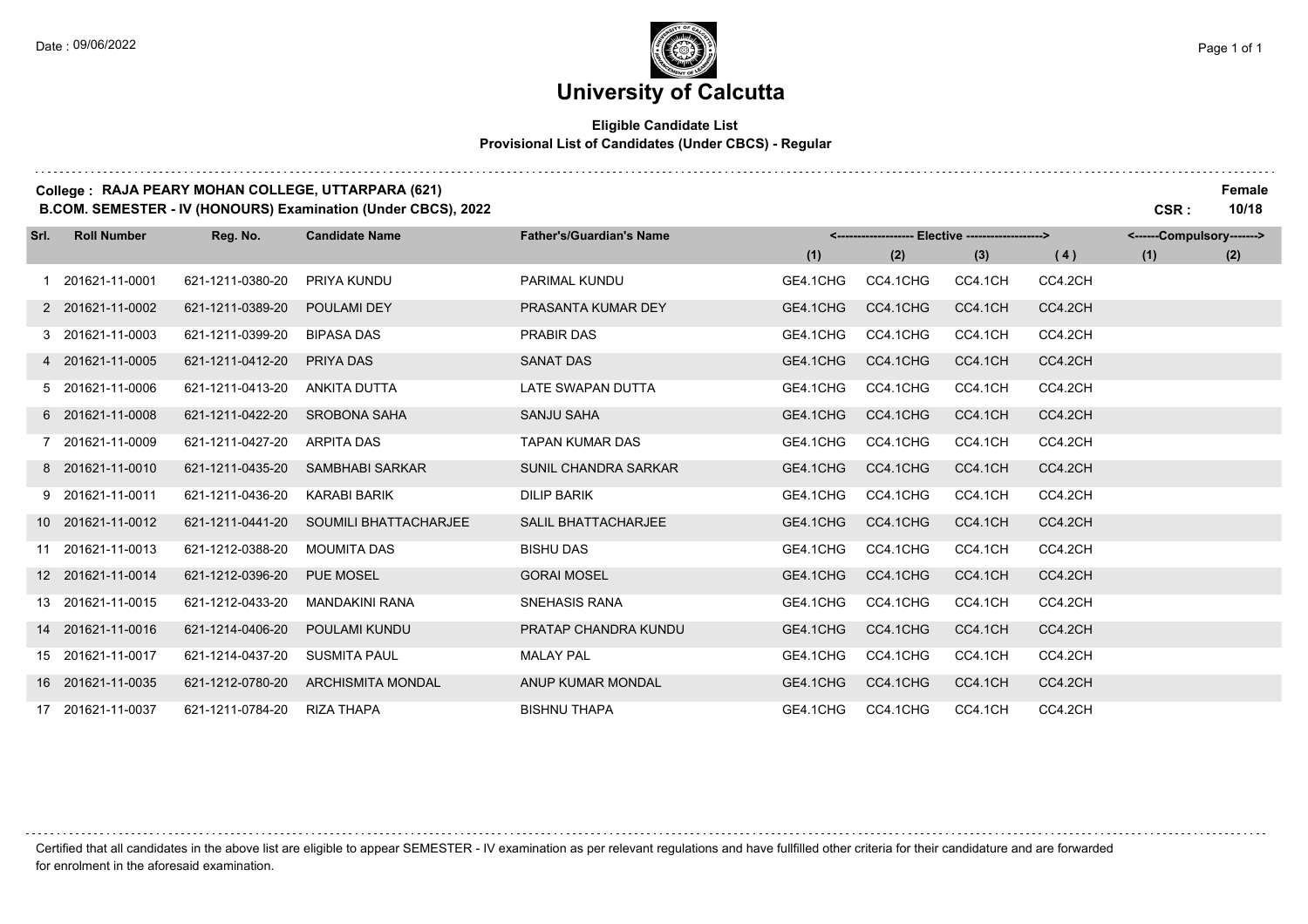### **University of Calcutta**

### **Eligible Candidate List Provisional List of Candidates (Under CBCS) - Regular**

### **College : RAJA PEARY MOHAN COLLEGE, UTTARPARA (621) Male**

**B.COM. SEMESTER - IV (HONOURS) Examination (Under CBCS), 2022 CSR : 10/18**

| Srl. | <b>Roll Number</b> | Reg. No.         | <b>Candidate Name</b>  | <b>Father's/Guardian's Name</b> |          | <-------------------- Elective -------------------> |         |         | <------Compulsory-------> |     |
|------|--------------------|------------------|------------------------|---------------------------------|----------|-----------------------------------------------------|---------|---------|---------------------------|-----|
|      |                    |                  |                        |                                 | (1)      | (2)                                                 | (3)     | (4)     | (1)                       | (2) |
|      | 1 181621-21-0002   | 621-1113-0008-18 | <b>AKASH SINGH</b>     | <b>SUBHASH SINGH</b>            | GE4.1CHG | CC4.1CHG                                            | CC4.1CH | CC4.2CH |                           |     |
|      | 2 181621-21-0015   | 621-1111-0020-18 | PRAKASH NAYAK          | <b>SURESH NAYAK</b>             | GE4.1CHG | CC4.1CHG                                            | CC4.1CH | CC4.2CH |                           |     |
|      | 3 181621-21-0040   | 621-1112-0047-18 | <b>UTTAM MALIK</b>     | PRABIR MALIK                    | GE4.1CHG | CC4.1CHG                                            | CC4.1CH | CC4.2CH |                           |     |
|      | 4 201621-21-0001   | 621-1111-0383-20 | <b>ABHIJIT PAL</b>     | <b>SAMBHU PAL</b>               | GE4.1CHG | CC4.1CHG                                            | CC4.1CH | CC4.2CH |                           |     |
|      | 5 201621-21-0002   | 621-1111-0384-20 | APU DAS                | <b>ASHOK DAS</b>                | GE4.1CHG | CC4.1CHG                                            | CC4.1CH | CC4.2CH |                           |     |
|      | 6 201621-21-0003   | 621-1111-0385-20 | <b>SUBHASIS MITRA</b>  | <b>DEBASIS MITRA</b>            | GE4.1CHG | CC4.1CHG                                            | CC4.1CH | CC4.2CH |                           |     |
|      | 7 201621-21-0004   | 621-1111-0390-20 | <b>SUMIT SADHUKHAN</b> | SUKUMAR SADHUKHAN               | GE4.1CHG | CC4.1CHG                                            | CC4.1CH | CC4.2CH |                           |     |
|      | 8 201621-21-0005   | 621-1111-0394-20 | <b>KALLOL PAL</b>      | <b>KARTIK PAL</b>               | GE4.1CHG | CC4.1CHG                                            | CC4.1CH | CC4.2CH |                           |     |
|      | 9 201621-21-0006   | 621-1111-0395-20 | <b>SHUVAM BELEL</b>    | <b>SUKUMAR BELEL</b>            | GE4.1CHG | CC4.1CHG                                            | CC4.1CH | CC4.2CH |                           |     |
|      | 10 201621-21-0007  | 621-1111-0402-20 | <b>SUBHENDU DAS</b>    | <b>BABLU DAS</b>                | GE4.1CHG | CC4.1CHG                                            | CC4.1CH | CC4.2CH |                           |     |
|      | 11 201621-21-0008  | 621-1111-0410-20 | RUDRABHA CHAUDHURI     | <b>RATAN CHAUDHURI</b>          | GE4.1CHG | CC4.1CHG                                            | CC4.1CH | CC4.2CH |                           |     |
|      | 12 201621-21-0009  | 621-1111-0411-20 | <b>SANJAY PAL</b>      | <b>SWAPAN PAL</b>               | GE4.1CHG | CC4.1CHG                                            | CC4.1CH | CC4.2CH |                           |     |
|      | 13 201621-21-0010  | 621-1111-0414-20 | <b>SUBHAM GHOSH</b>    | <b>SAMIR KANTI GHOSH</b>        | GE4.1CHG | CC4.1CHG                                            | CC4.1CH | CC4.2CH |                           |     |
|      | 14 201621-21-0011  | 621-1111-0415-20 | <b>AYAN HAIT</b>       | DHANANJOY HAIT                  | GE4.1CHG | CC4.1CHG                                            | CC4.1CH | CC4.2CH |                           |     |
|      | 15 201621-21-0012  | 621-1111-0418-20 | RAJ KUMAR PAL          | <b>DEB KUMAR PAL</b>            | GE4.1CHG | CC4.1CHG                                            | CC4.1CH | CC4.2CH |                           |     |
|      | 16 201621-21-0013  | 621-1111-0419-20 | <b>ARNAB NANDI</b>     | PRASANTA NANDI                  | GE4.1CHG | CC4.1CHG                                            | CC4.1CH | CC4.2CH |                           |     |
|      | 17 201621-21-0014  | 621-1111-0420-20 | <b>AKASH SINGH</b>     | LAKSHMI KANTA SINGH             | GE4.1CHG | CC4.1CHG                                            | CC4.1CH | CC4.2CH |                           |     |
|      | 18 201621-21-0015  | 621-1111-0423-20 | SUBHADEEP DUTTA        | <b>SANTI DUTTA</b>              | GE4.1CHG | CC4.1CHG                                            | CC4.1CH | CC4.2CH |                           |     |
|      | 19 201621-21-0016  | 621-1111-0424-20 | SHUVAM SADHUKHAN       | DEBAPRASAD SADHUKHAN            | GE4.1CHG | CC4.1CHG                                            | CC4.1CH | CC4.2CH |                           |     |
|      | 20 201621-21-0017  | 621-1111-0426-20 | <b>VIVEK SINGH</b>     | KISHORE KUMAR SINGH             | GE4.1CHG | CC4.1CHG                                            | CC4.1CH | CC4.2CH |                           |     |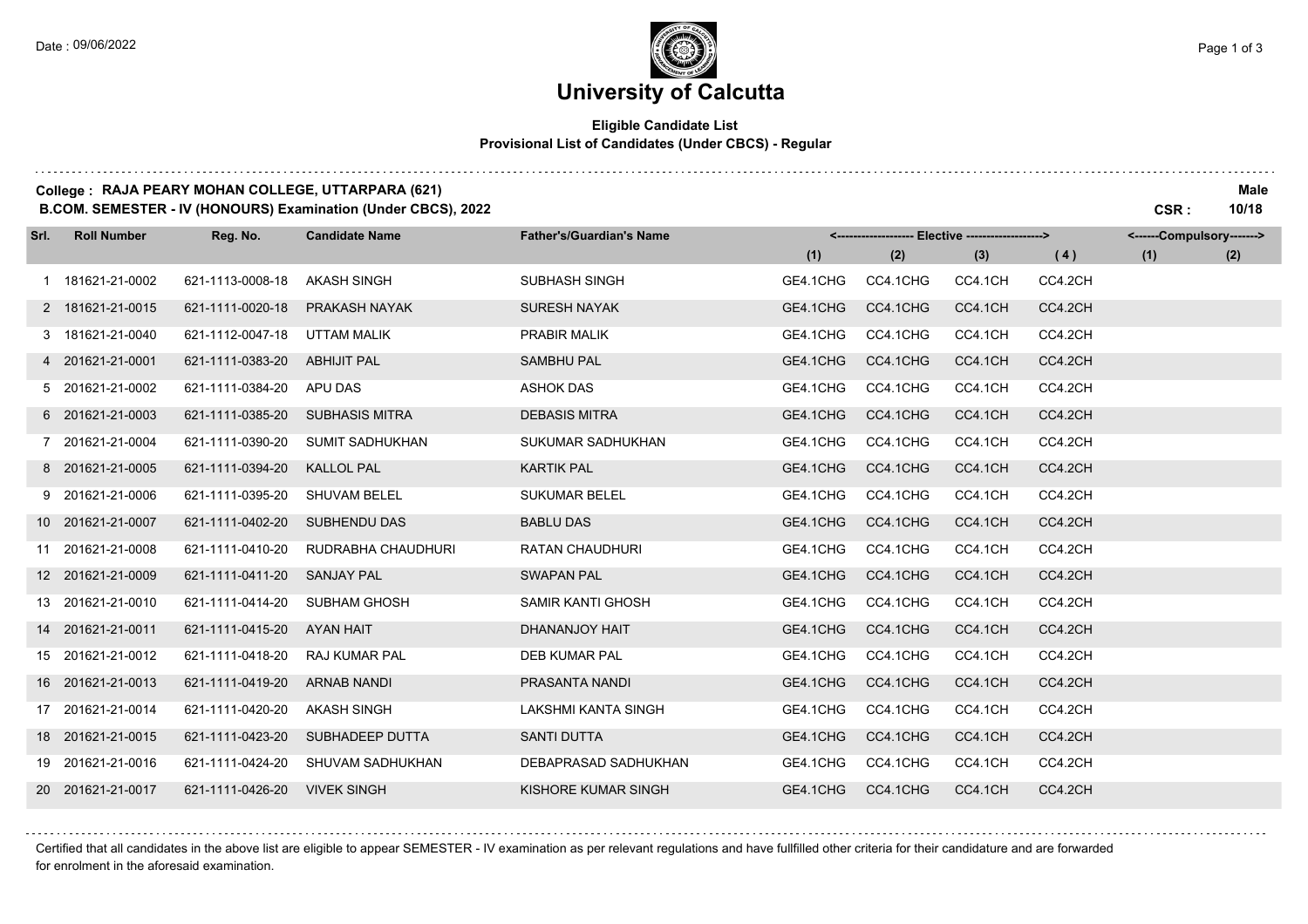### **University of Calcutta**

#### **Eligible Candidate List Provisional List of Candidates (Under CBCS) - Regular**

### **College : RAJA PEARY MOHAN COLLEGE, UTTARPARA (621) Male**

**B.COM. SEMESTER - IV (HONOURS) Examination (Under CBCS), 2022 CSR : 10/18**

| Srl. | <b>Roll Number</b> | Reg. No.         | <b>Candidate Name</b>  | <b>Father's/Guardian's Name</b> |          | <-------------------- Elective -------------------> |         |         | <------Compulsory-------> |     |
|------|--------------------|------------------|------------------------|---------------------------------|----------|-----------------------------------------------------|---------|---------|---------------------------|-----|
|      |                    |                  |                        |                                 | (1)      | (2)                                                 | (3)     | (4)     | (1)                       | (2) |
|      | 21 201621-21-0018  | 621-1111-0430-20 | <b>SUDIP DAS</b>       | LAKSHMI KANTA DAS               | GE4.1CHG | CC4.1CHG                                            | CC4.1CH | CC4.2CH |                           |     |
|      | 22 201621-21-0019  | 621-1111-0431-20 | SOUGATA MANNA          | <b>SATISH MANNA</b>             | GE4.1CHG | CC4.1CHG                                            | CC4.1CH | CC4.2CH |                           |     |
|      | 23 201621-21-0020  | 621-1111-0432-20 | DIPAN SEN              | UJJAL KUMAR SEN                 | GE4.1CHG | CC4.1CHG                                            | CC4.1CH | CC4.2CH |                           |     |
|      | 24 201621-21-0021  | 621-1111-0434-20 | <b>BINAY PATWA</b>     | <b>BHOLA PATWA</b>              | GE4.1CHG | CC4.1CHG                                            | CC4.1CH | CC4.2CH |                           |     |
|      | 25 201621-21-0022  | 621-1111-0438-20 | <b>NILAVA BANERJEE</b> | <b>GOLOK NATH BANERJEE</b>      | GE4.1CHG | CC4.1CHG                                            | CC4.1CH | CC4.2CH |                           |     |
|      | 26 201621-21-0023  | 621-1111-0439-20 | <b>ARGHYA BANERJEE</b> | <b>TAPAN BANERJEE</b>           | GE4.1CHG | CC4.1CHG                                            | CC4.1CH | CC4.2CH |                           |     |
|      | 27 201621-21-0024  | 621-1111-0440-20 | <b>MANISH BANERJEE</b> | <b>ASISH BANERJEE</b>           | GE4.1CHG | CC4.1CHG                                            | CC4.1CH | CC4.2CH |                           |     |
|      | 28 201621-21-0025  | 621-1111-0442-20 | RAHUL CHAKRABORTY      | <b>GAUTAM CHAKRABORTY</b>       | GE4.1CHG | CC4.1CHG                                            | CC4.1CH | CC4.2CH |                           |     |
|      | 29 201621-21-0026  | 621-1111-0443-20 | MEGHANKA SENGUPTA      | <b>TARAK SENGUPTA</b>           | GE4.1CHG | CC4.1CHG                                            | CC4.1CH | CC4.2CH |                           |     |
|      | 30 201621-21-0027  | 621-1111-0444-20 | <b>SAYAN SADHUKHAN</b> | SHYAMAL SADHUKHAN               | GE4.1CHG | CC4.1CHG                                            | CC4.1CH | CC4.2CH |                           |     |
|      | 31 201621-21-0028  | 621-1112-0381-20 | <b>IMON SANKHARI</b>   | <b>INDRAJIT SANKHARI</b>        | GE4.1CHG | CC4.1CHG                                            | CC4.1CH | CC4.2CH |                           |     |
|      | 32 201621-21-0029  | 621-1112-0382-20 | <b>KHETRAPAL MAJI</b>  | <b>TARUN MAJI</b>               | GE4.1CHG | CC4.1CHG                                            | CC4.1CH | CC4.2CH |                           |     |
|      | 33 201621-21-0030  | 621-1112-0386-20 | <b>SUPRIYO MAN</b>     | <b>SUKANTA MAN</b>              | GE4.1CHG | CC4.1CHG                                            | CC4.1CH | CC4.2CH |                           |     |
|      | 34 201621-21-0031  | 621-1112-0387-20 | ASHIM KUMAR BALA       | <b>NILRATAN BALA</b>            | GE4.1CHG | CC4.1CHG                                            | CC4.1CH | CC4.2CH |                           |     |
|      | 35 201621-21-0032  | 621-1112-0391-20 | <b>RUPAK DAS</b>       | <b>LATE NANTU DAS</b>           | GE4.1CHG | CC4.1CHG                                            | CC4.1CH | CC4.2CH |                           |     |
|      | 36 201621-21-0033  | 621-1112-0392-20 | <b>SUJAN DAS</b>       | <b>JOYDEB DAS</b>               | GE4.1CHG | CC4.1CHG                                            | CC4.1CH | CC4.2CH |                           |     |
|      | 37 201621-21-0034  | 621-1112-0398-20 | SANTANU MONDAL         | <b>DEBABRATA MONDAL</b>         | GE4.1CHG | CC4.1CHG                                            | CC4.1CH | CC4.2CH |                           |     |
|      | 38 201621-21-0035  | 621-1112-0401-20 | <b>AKASH DAS</b>       | <b>ANIMESH DAS</b>              | GE4.1CHG | CC4.1CHG                                            | CC4.1CH | CC4.2CH |                           |     |
|      | 39 201621-21-0036  | 621-1112-0404-20 | SOUMYA KUMAR DAS       | SANJAY KUMAR DAS                | GE4.1CHG | CC4.1CHG                                            | CC4.1CH | CC4.2CH |                           |     |
|      | 40 201621-21-0037  | 621-1112-0407-20 | AYAN HALDER            | <b>TARUN HALDER</b>             | GE4.1CHG | CC4.1CHG                                            | CC4.1CH | CC4.2CH |                           |     |

Certified that all candidates in the above list are eligible to appear SEMESTER - IV examination as per relevant regulations and have fullfilled other criteria for their candidature and are forwarded for enrolment in the aforesaid examination.